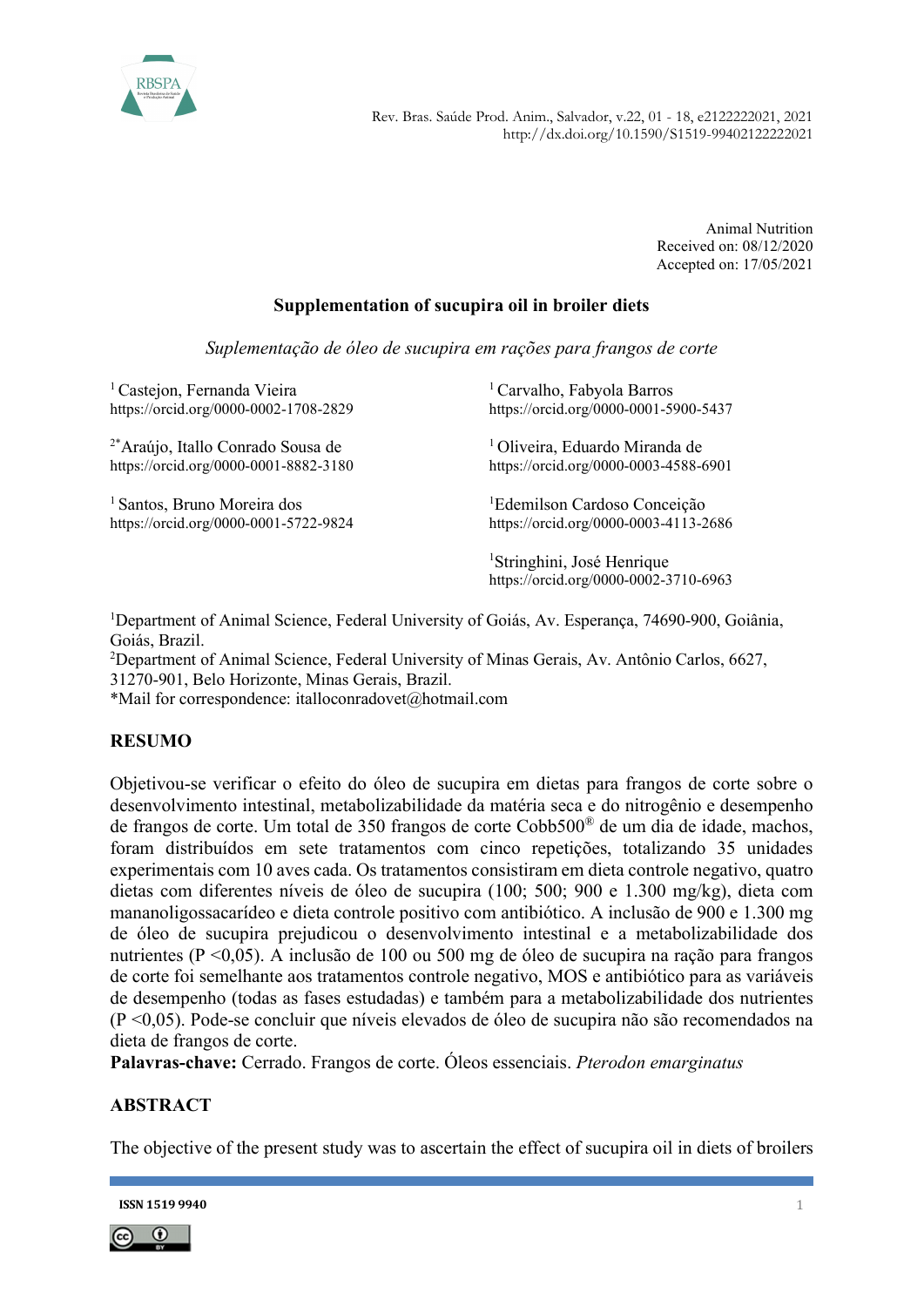

on gut development, dry matter and nitrogen metabolizability and broilers performance. A total of 350 one-d-old, male, Cobb500® broiler were allotted in seven treatments with five replicates, totaling 35 experimental units with 10 birds each. The dietary treatments consisted of a negative control diet, four diets with different levels of sucupira oil (100; 500; 900 and 1,300 mg/kg), diet with mannanoligosaccharide and control diet with antibiotic. The inclusion of 900 and 1,300 mg of sucupira oil impaired gut development and metabolizability of nutrients (P<0.05). The inclusion of 100 or 500 mg of sucupira oil in broiler feed was similar to negative control, MOS and antibiotic treatments for performance variables (all phases studied) and also for nutrient metabolizability (P<0.05). It can be concluded that high levels of sucupira oil is not recommended in broilers diet.

Keywords: Broiler chicken. Cerrado vegetation; Essential oils; Pterodon emarginatus

### INTRODUCTION

Antibiotic growth promoters (AGPs) has been usually included in poultry feed to improve performance and prevent diseases (BRENES & ROURA, 2010), but since 2006 these products was banned from animal feed by The European Union countries (CASTANON, 2007). Products with alternative growth promoters' action have been tested to maintain productive indexes and final product quality, in addition to being financially viable (CHOWDHURY et al., 2018).

Phytogenic additives emerged to replace use of AGPs, including plant extracts and essential oils, has attracted increased attention to improve performance and health in poultry production (CHOWDHURY, et al., 2018). Phytogenic inhibit the growth of pathogenic microorganisms, increase mucus production, antioxidant properties and decrease ammonia production (HASHEMI & DAVOODI, 2011). In addition, several studies on phytogenic additives like garlic, black pepper, hot red pepper and ginger, turmeric extract (Curcuma longa), citrus extract, grape seed extract (Vitis sp.), guava extract (Psidium guajava), chinese cinnamon essential oil (Cinnamomum zeylanicum), green tea, chilean boldo leaves (Peumus boldus), and others have shown that may

improve rearing conditions, performance and healf of broilers and layers (HERNADEZ et al., 2004; SARKE et al. 2010; FASCINA et al., 2017; OLIVEIRA t al., 2018; IRIVBOJE et al. 2020).

The Cerrados biome is recognized as the richest savannah in the world and its vegetation represents 23% of the Brazilian territory, where there are a group of unique vegetable species (NERI, et al., 2007; VASCONCELOS, 2011). Several plants are native to the Cerrado and most are still little studied as to their phytotherapic properties, one of these species is the plant popularly known as sucupira.

Sucupira (*Pterodon sp.*) is characteristic plant of Brazilian Cerrado vegetation (LORENZI & MATOS, 2002). There are chambers enclosing the seed and storing the aromatic oil, Dutra et al., (2012) carried out phytochemical screening of P. emarginatus seeds and detected the presence of flavonoids, coumarins, saponins, triterpenes and essential oil. Pterodon sp. presents antimicrobial activity of different antimicrobial agents products have been reported (BUSTAMANTE et al., 2010; SANTOS, et al., 2010). These characteristics make the derivatives of Pterodon sp. potential substitutes for AGPs in broilers feed.

However, the sucupira presents power astringent due to its chemical composition



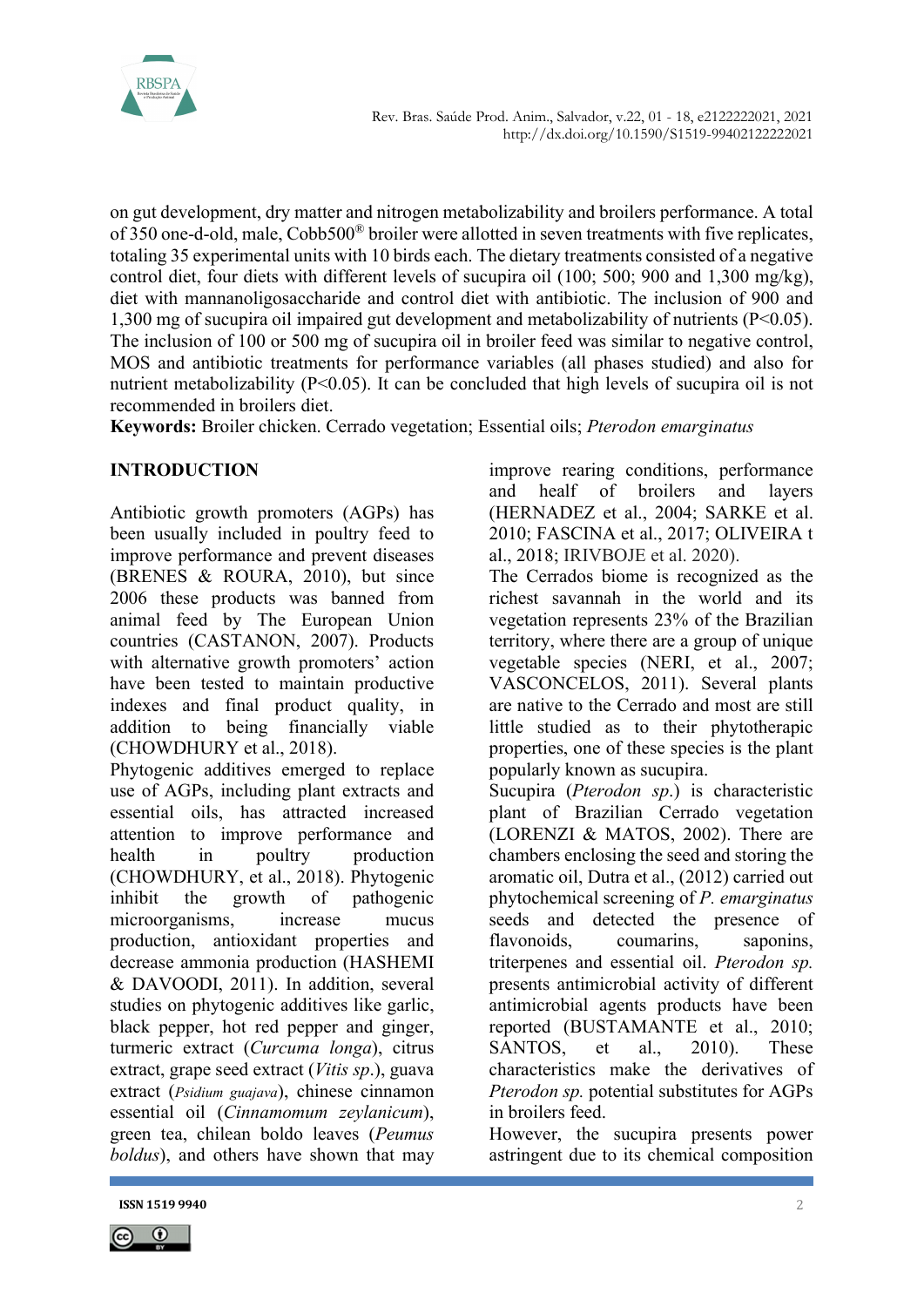

that presents tannins and saponins (NOLETO et al., 2018). Although broiler chickens have a low ability to distinguish flavors due to the presence of few taste buds in the oral cavity (VIEIRA, 2010), it is not known whether the odor or flavor of the sucupira oil supplementation may influence

# MATERIAL AND METHODS

This experiment was conducted at a university in the city of Goiânia, Goiás, Brazil. Research on animals was conducted according to the institutional committee on animal use (case no. 030/2012). The sucupira oil was produced by cold pressing of the seeds, obtaining 15% crude oil yield. The oil resins were obtained in collaboration with a regional cooperative of sustainable production in Central Region of Brazil. Oil resins were analyzed to determine their purity and then were standardized at the Natural Products Research Laboratory, located in Goiânia, Goiás, Brazil. Sucupira oil resins contained 7.36% β-caryophyllene.

A total of 350 one-d-old (32 wk breeders old) male Cobb500® broiler distributed into seven treatments with five replicates, totaling 35 experimental units with 10 birds each. Birds were housed in galvanized steel battery cages  $(0.5 \text{ m x } 0.4 \text{ m x } 0.4 \text{ m})$ , equipped with trough drinkers and feeders.

feed consumption of the birds. The objective of this study was to study the effects of sucupira oil as a feed additive on broiler performance, nutrient digestibility and gastrointestinal tract development, comparing the levels tested with diets that used growth promoters

Water and feed were provided ad libitum. During the first 14 days the birds received 23 h of artificial light and 1 hour of darkness, after which they received natural light (12 h) until the end of the experiment. Birds were fed diets based on corn and soybean meal formulated to supply their nutritional requirements during pre-starter, starter and grower phases, according to Rostagno et al. (2011).

The dietary treatments consisted of a negative control diet (Table 1), and of the supplementation of different sucupira oil resin levels mixed with soybean oil and added to the control diet at the expense of corn starch, as follows: 100 mg of sucupira (SUC100) oil resin/ kg of feed, 500 mg of sucupira (SUC500) oil resin/ kg of feed; 900 mg of sucupira (SUC900) oil resin/kg of feed; 1,300 mg of sucupira (SUC1300) oil resin/kg of feed, 800 mg of MOS/kg of feed of pre-starter and starter feed, and 400 mg of MOS/kg of feed of grower (MOS) and 50 mg of antibiotic Avilamycin /kg of feed.

**ISSN 1519 9940** 3

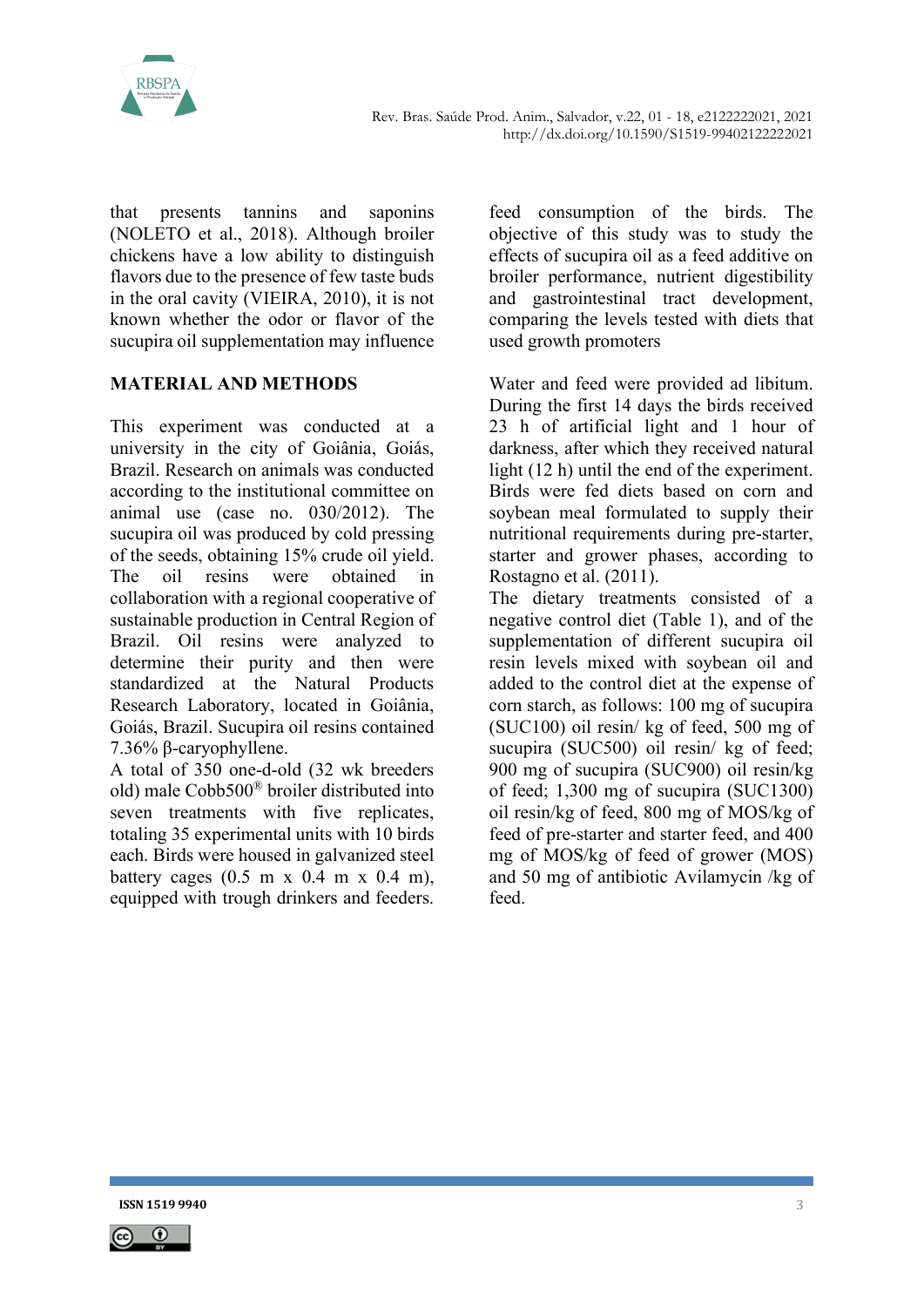

| to Tearing phase                     |                 |                  |                  |  |
|--------------------------------------|-----------------|------------------|------------------|--|
| Ingredients (g/Kg as fed)            | Pre-starter (1- | Starter $(8-21)$ | Grower $(22-35)$ |  |
|                                      | 7 days)         | days)            | days)            |  |
| Corn                                 | 552.9           | 598.2            | 620.5            |  |
| Soybean meal                         | 382.5           | 346.7            | 315.4            |  |
| Soybean oil                          | 20.5            | 18.8             | 29.9             |  |
| Dicalcium phosphate                  | 19.0            | 9.9              | 12.8             |  |
| Limestone                            | 9.0             | 12.4             | 8.5              |  |
| Salt                                 | 5.0             | 4.9              | 4.5              |  |
| DL-Methionine 99%                    | 3.6             | 2.9              | 2.6              |  |
| L-Lysine HCL                         | 2.9             | 2.1              | 1.9              |  |
| Corn starch                          | 2.0             | 2.0              | 2.0              |  |
| L-threonine 98%                      | 1.1             | 0.6              | 0.4              |  |
| Vitamin Suplement <sup>1</sup>       | 1.0             | 1.0              | 1.0              |  |
| Mineral Suplement <sup>2</sup>       | 0.5             | 0.5              | 0.5              |  |
| <b>TOTAL</b>                         | 1,000.0         | 1,000.0          | 1,000.0          |  |
| Calculated nutritional values        |                 |                  |                  |  |
| Metabolizable energy (kcal/kg)       | 2,950.0         | 3,000.0          | 3,100.0          |  |
| Crude Protein $(g/Kg$ as fed)        | 222.0           | 208.0            | 195.0            |  |
| Digestible Lysine $(g/Kg$ as fed)    | 13.1            | 11.7             | 10.7             |  |
| Digestible Methionine+Cystine        |                 |                  |                  |  |
| $(g/Kg$ as fed)                      | 9.4             | 8.4              | 7.8              |  |
| Calcium (g/Kg as fed)                | 9.2             | 8.1              | 7.3              |  |
| Available Phosphorus $(g/Kg$ as fed) | 4.7             | 2.9              | 3.4              |  |
| Sodium (g/Kg as fed)                 | 2.2             | 2.1              | 2.0              |  |

Table 1. Ingredient composition and calculated nutritional values of the basal diets, according to rearing phase

<sup>1</sup>Supplied per kg of diet: 312,500 IU Vitamin A; 55,000 IU Vitamin D3; 375 mg Vitamin E; 62.5 mg Vitamin K3; 25 mg Vitamin B1; 112.5 mg Vitamin B2; 25 mg Vitamin B6; 375 mg Vitamin B12; 950 mg niacin; 375 mg calcium pantothenate; 12.5 mg folic acid; 35,000 mg DL-methionine; 15,000 mg choline chloride 50%; 5 mg selenium.

<sup>2</sup>Supplied per kg of diet: manganese 15,000 mg; zinc 10,000 mg; iron 10,000 mg; copper 1,600 mg; iodine 150 mg.

At the end of each week (seven, 14 and 21 d), feed consumption and weight gain were recorded. The performance indexes used were final weight, feed consumption, feed conversion and weight gain.

The metabolizability coefficients of dry matter and the crude protein were calculated after performing three metabolic assays. The 4-7-day assay was conducted with the pre-starter diet, and the 18-21 assay with starter diet and the 28-31 one with the growth diet. The three assays were carried

out in a total excreta collection method, respecting the period of adaptation to the ration and to the environment and facilities, as recommended by Sakomura e Rostagno (2007). Five replications for treatment were used, with ten, nine and four birds per parcel in the first, second and third assay, repectively.

The excreta was collected twice a day (morning and afternoon) in four consecutive days. They were stored in plastic bags, identified, weighed and frozen



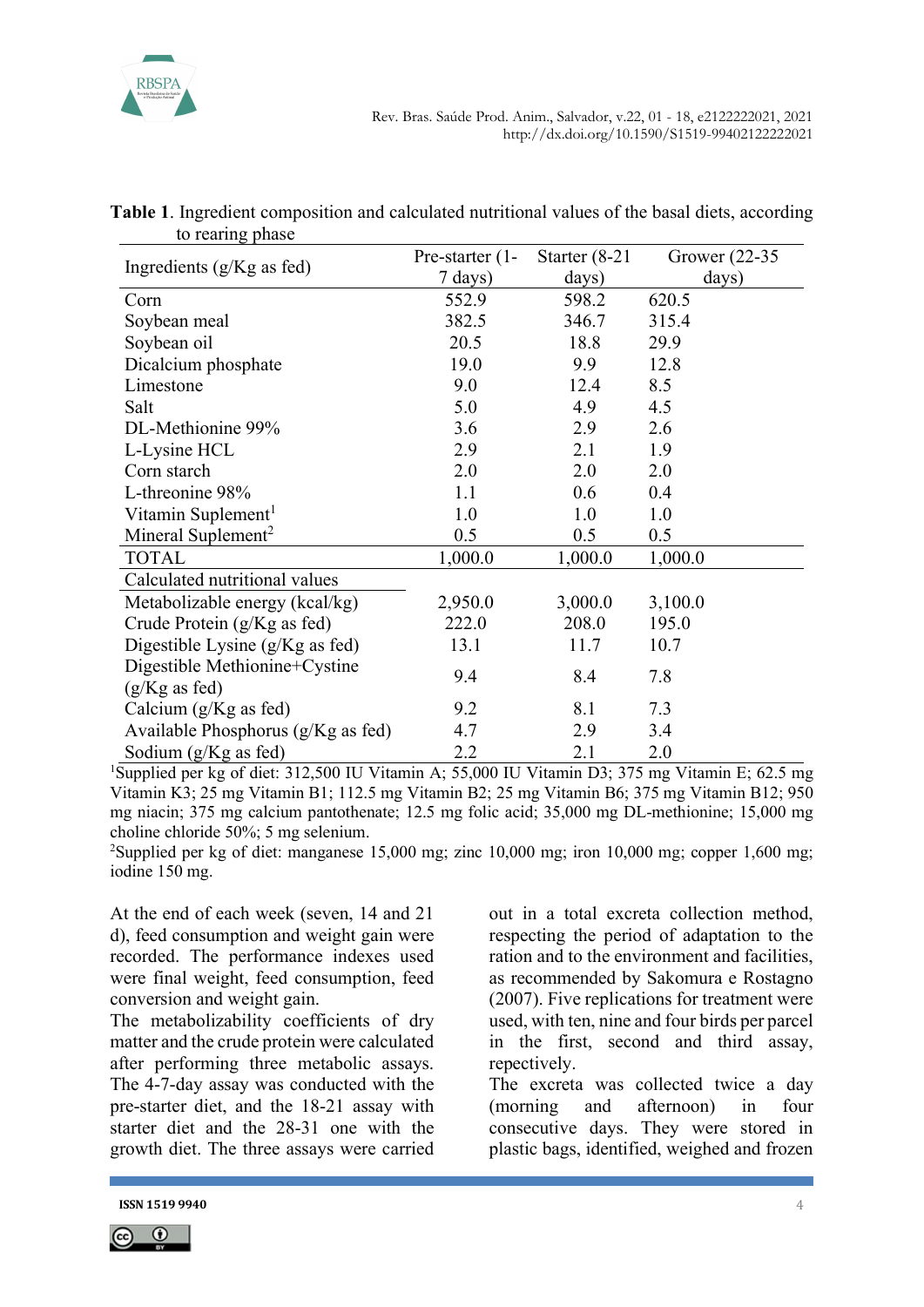

for further analysis. The analysis of dry matter (MS), and nitrogen (N) (Kjeldahl method) were carried out following the methodology described by Silva e Queiroz (2002). The results were used to calculate the dry matter metabolilzability coefficients (MET. MS), nitrogen balance (BN) and nitrogen metabolizability coefficient (MET. N) according to the methods of the Association of Official Analytical Chemists (1995).

To measure the effects of sucupira oil on the gastrointestinal tract of broilers, the relative weight of proventriculus and gizzard, intestines, pancreas and liver were investigated; length of each intestinal segment (duodenum, jejunum and ileum); height of villi, depth of crypt and relation villus: crypt of each intestinal segment (duodenum, jejunum and ileum).

For gastrointestinal tract evaluation, euthanasias of the birds were carried out, followed by collection of the organs at seven, 21 and 35 days of life. In each of the collections one bird per replication was used, totalling 105 birds, five birds per collection in each treatment. All the birds in necropsies were desensitized by inhalation of carbon dioxide and then suffered cervical displacement. The organs of the digestive system were separated and weighed individually and the length of the intestine and its portions were measured with a ruler. Segments of approximately 2.0 cm of the duodenum, jejunum and ileum were collected and fixed in 10% buffered formaldehyde solution for 24 hours. After fixation, the samples were stored in 70% alcohol and processed according to the methodology described by Luna (1968) and stained by the Hematoxylin - Eosin (HE) method. For intestinal histomorphometry

(villus height, crypt depth and villus/crypt ratio), 10 measurements were made on each intestinal segment, per bird, resulting in 50 measurements per treatment. Measurements were made by using an optical microscope (5X) coupled to an image analyzer system (LEICA, 2012).

Statistical analysis was performed through the GLM procedure of SAS software (SAS, 2009). Normality and homogeneity of variances were evaluated by Shapiro-Wilk and Levene tests, respectively (5%). The data were submitted to analysis of variance (ANOVA) and the averages were compared by the Tukey's test at 5% significance. Nonparametric ANOVA was used for data that did not meet normality and homoscedasticity, with means being compared by the Kruskal-Wallis test (5%).

# RESULTS AND DISCUSSION

It was not possible to find in the literature papers that they evaluated different doses of inclusion of the sucupira oil on broiler diets and the comparison of these levels compared to other additives and growth promoters. In this way, the results obtained are fundamental to the continuity of the study of this product in poultry diets, since there were identified levels acceptable in which the results resemble other additives. The average weight of allotment of the chicks was the same for all treatments  $(P>0.05)$  studied  $(40.5 \pm 0.3 \text{ g})$ . When the performance results for all phases were analyzed (Table 2), it is possible to observe that for performance from one to seven days, the average weight, weight gain, feed consumption and food conversion were affected by the treatments studied (P<0.05).

**ISSN 1519 9940** 5

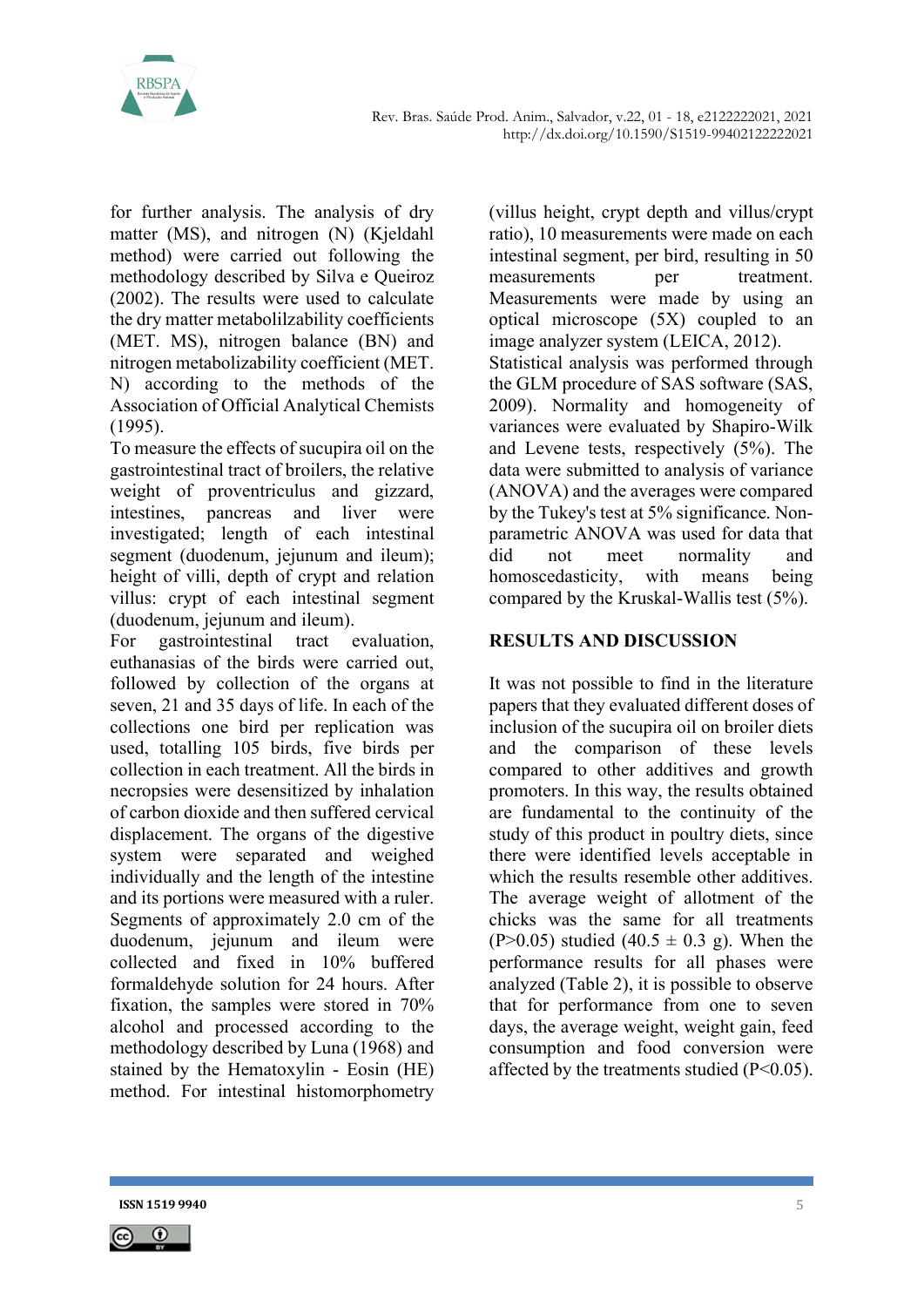

|                                                                                                         | 1 to 7 d of age |  |  |  |  |  |  |
|---------------------------------------------------------------------------------------------------------|-----------------|--|--|--|--|--|--|
| Feed<br>intake<br>Body weight (g) Body Weight gain (g) Feed conversion ratio<br>Treatments<br>(g)       |                 |  |  |  |  |  |  |
| 142.2 a<br>102.1a<br>Control diet<br>105.6a<br>1.036a                                                   |                 |  |  |  |  |  |  |
| <b>SUC100</b><br>107.2a<br>98.0 a<br>1.094 ab<br>138.2 a                                                |                 |  |  |  |  |  |  |
| <b>SUC500</b><br>107.0a<br>140.2 a<br>99.8 a<br>$1.074$ ab                                              |                 |  |  |  |  |  |  |
| <b>SUC900</b><br>89.5 b<br>119.0 <sub>b</sub><br>78.6 b<br>$1.14$ bc                                    |                 |  |  |  |  |  |  |
| <b>SUC1300</b><br>76.7 b<br>1.205c<br>103.8c<br>63.8 c                                                  |                 |  |  |  |  |  |  |
| 110.9 a<br><b>MOS</b><br>142.0a<br>101.7a<br>1.092 ab                                                   |                 |  |  |  |  |  |  |
| 115.6 a<br>107.2a<br>1.079 ab<br>Avilamycin<br>147.6 a                                                  |                 |  |  |  |  |  |  |
| P-value<br>< 0.0001<br>< 0.0001<br>< 0.0001<br>0.0027                                                   |                 |  |  |  |  |  |  |
| 4.84<br>6.55<br>7.02<br>CV(%)<br>4.38                                                                   |                 |  |  |  |  |  |  |
| 1 to 14 d of age                                                                                        |                 |  |  |  |  |  |  |
| Feed<br>Body weight<br>intake<br>Body Weight gain (g) Feed conversion ratio<br>Treatments<br>(g)<br>(g) |                 |  |  |  |  |  |  |
| 336.3 a<br>1.241<br>Control diet<br>376.4 a<br>417.2 a                                                  |                 |  |  |  |  |  |  |
| <b>SUC100</b><br>379.0 a<br>338.8 a<br>1.248<br>422.7 a                                                 |                 |  |  |  |  |  |  |
| <b>SUC500</b><br>414.2 a<br>370.1 a<br>329.7 a<br>1.257                                                 |                 |  |  |  |  |  |  |
| <b>SUC900</b><br>270.5 b<br>299.4 b<br>230.2 b<br>1.301                                                 |                 |  |  |  |  |  |  |
| <b>SUC1300</b><br>260.8 b<br>239.8 b<br>199.7 b<br>1.311                                                |                 |  |  |  |  |  |  |
| <b>MOS</b><br>429.0 a<br>378.0 a<br>337.7 a<br>1.272                                                    |                 |  |  |  |  |  |  |
| Avilamycin<br>440.8 a<br>385.2 a<br>344.8 a<br>1.279                                                    |                 |  |  |  |  |  |  |
| P-value<br>< 0.0001<br>< 0.0001<br>< 0.0001<br>0.1700                                                   |                 |  |  |  |  |  |  |
| 5.22<br>5.89<br>CV(%)<br>4.97<br>3.20                                                                   |                 |  |  |  |  |  |  |
| 1 to 21 d of age                                                                                        |                 |  |  |  |  |  |  |
| Feed<br>Body weight<br>intake<br>Body Weight gain (g) Feed conversion ratio<br>Treatments<br>(g)<br>(g) |                 |  |  |  |  |  |  |
| Control diet<br>961.6a<br>743.7 a<br>703.5a<br>1.367                                                    |                 |  |  |  |  |  |  |
| <b>SUC100</b><br>977.9 a<br>761.0a<br>720.8a<br>1.356                                                   |                 |  |  |  |  |  |  |
| <b>SUC500</b><br>744.9 a<br>704.4 a<br>958.2 a<br>1.360                                                 |                 |  |  |  |  |  |  |
| <b>SUC900</b><br>565.1 b<br>1.343<br>704.3 b<br>524.7 b                                                 |                 |  |  |  |  |  |  |
| 498.3 c<br><b>SUC1300</b><br>632.7 b<br>458.3c<br>1.382                                                 |                 |  |  |  |  |  |  |
| <b>MOS</b><br>706.8 a<br>979.2 a<br>747.1 a<br>1.387                                                    |                 |  |  |  |  |  |  |
| Avilamycin<br>987.2 a<br>754.7 a<br>714.2 a<br>1.383                                                    |                 |  |  |  |  |  |  |
| < 0.0001<br>< 0.0001<br>< 0.0001<br>0.3043<br>P-value                                                   |                 |  |  |  |  |  |  |
| CV(%)<br>4.84<br>4.50<br>4.79<br>2.57                                                                   |                 |  |  |  |  |  |  |

Table 2. Performance of broilers fed with diets contents sucupira oil

**ISSN 1519 9940** 6

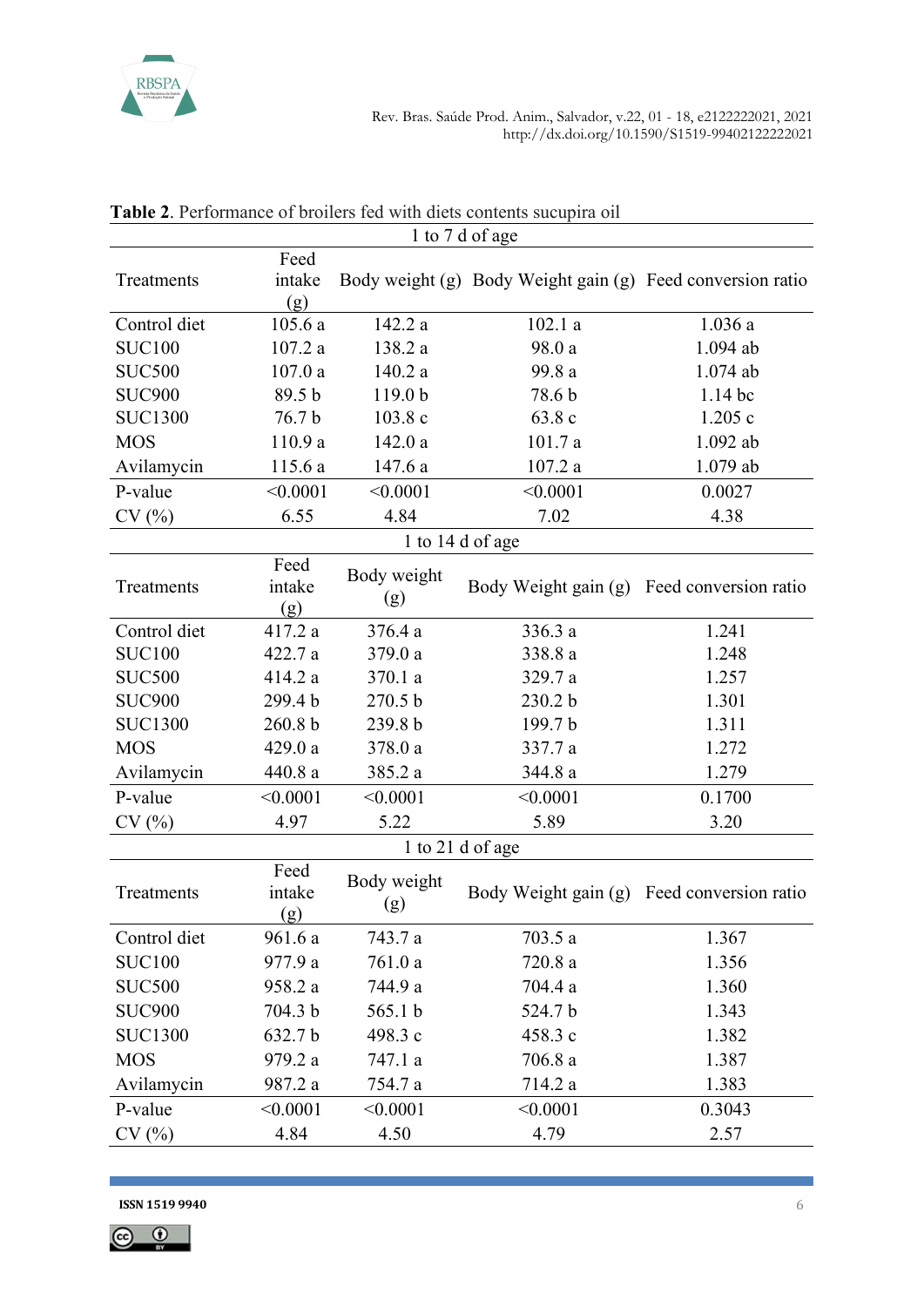

a-cMeans within the same column with different letters are significantly different by Tukey test ( $P \le$ 0.05).

MOS – mannanoligosaccharide.

CV – Coefficient of variation.

The inclusion of 900 and 1,300 mg/kg of the dietary sucupira oil has reduced the feed intake, body weight and body weight gain for the pre-starter diet (P<0.05) compared to the other treatments (P>0.05). Worse feed conversion (1.205) was observed for chicks that suppplemented with 1,300 mg/kg of sucupira oil compared to other treatments, being similar to the birds fed 900 mg/kg of the oil. The best feed conversion ratio was observed in the birds that received the control diet, in comparison to the ones that received 900 or 1,300 mg/kg of sucupira oil in the feed (P<0.05), but the other treatments were similar between them  $(P>0.05)$ .

For the performance of one to fourteen days of age, the results of feed intake, body weight and body weight gain were worse in treatments with 900 and 1,300 mg of sucupira oil in the feed. However, unlike seven days of age, these reductions were not enough to change the feed conversion ratio. The feed consumption was less than 21 days for the group that received 900 or 1,300 mg of the sucupira oil in the feed  $(P<0.05)$  in relation to the other treatments studied. The average body weight and body weight gain were worse for the group that received 1,300 mg of the feed (P<0.05) in relation to the other treatments studied. The feed conversion ratio in the phase of one to 21 days was not influenced by the treatments studied.

The use of plant extracts or essential oils as food additives is still widely studied, even after more than 10 years of banning the use of growth promoters by the European Union. Studies still persist due to several countries not having such a ban, however,

there is a greater critical analysis on the part of the consumer who is looking for free antibiotics diets, which reinforces the need for research to find alternative food additives with antimicrobial capacity. In the present study, the worst broiler performance that received the dosages of 900 and 1,300 mg of sucupira oil in the diet may be associated with the bitter taste of the product, since they reduced feed intake and this resulted in worsening of the other performance indexes. According to Vieira (2010), the broilers do not have good ability to distinguish flavors, however it is possible to infer that the high concentration of tannins present in the sucupira oil made the diet astringent which possibly reduced its consumption. Despite the low capacity of the broilers to distinguish flavors, overall they present 24 gustatory buttons in the lower portion of the tongue which guarantees a selection of the food. Extracts and herbs added to the animal feed can improve the palatability of the feed, thus increasing production performance (WINDISCH et al., 2007).

The metabilizability coefficient of the dry matter (Table 3) was not influenced by the treatments in the period from four to seven and from 18 to 21 days ( $P > 0.05$ ). However, there was an effect for the period of 28 to 31 days (P>0.05) in dry matter metabolizability that had the worst results for the diet supplemented with 900 and 1,300 mg of sucupira oil compared to the group that received avilamycin in feed, and the other treatments did not differ from each other (P>0.05). Nitrogen balance (Table 3) was influenced by the treatments studied for all phases of rearing  $(P<0.05)$ . For the four



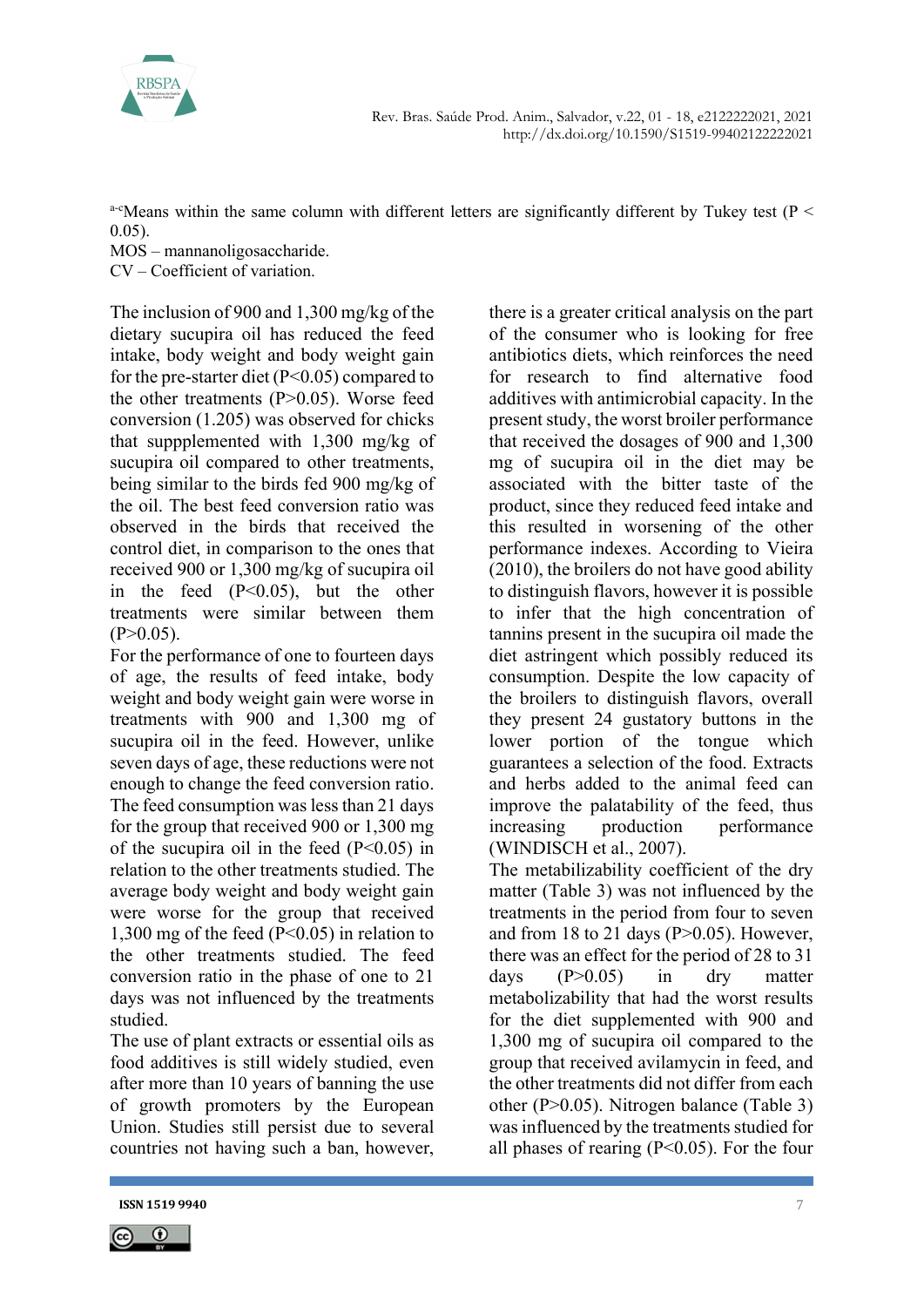

to seven-day phase, the worst nitrogen balance was observed in the group that received 1,300 mg of sucupira oil in comparison to the group that received antibiotic in the diet  $(P<0.05)$ , and the other treatments did not differ from each other  $(P>0.05)$ . For the 18 to 21 day phase, a better nitrogen balance was observed for the group that received antibiotic in the diet, in relation to the group that received 500; 900;

1,300 mg of sucupira oil in the feed, MOS and Negative Control diet (P<0.05). The worst nitrogen balance was observed in the group that received to the group that received 1,300 mg of sucupira oil in the feed (P<0.05) compared to the control group, level of 100 and 500 of sucupira oil and group that received antibiotic, similar to the MOS group and 900 mg of sucupira oil  $(P>0.05)$ .

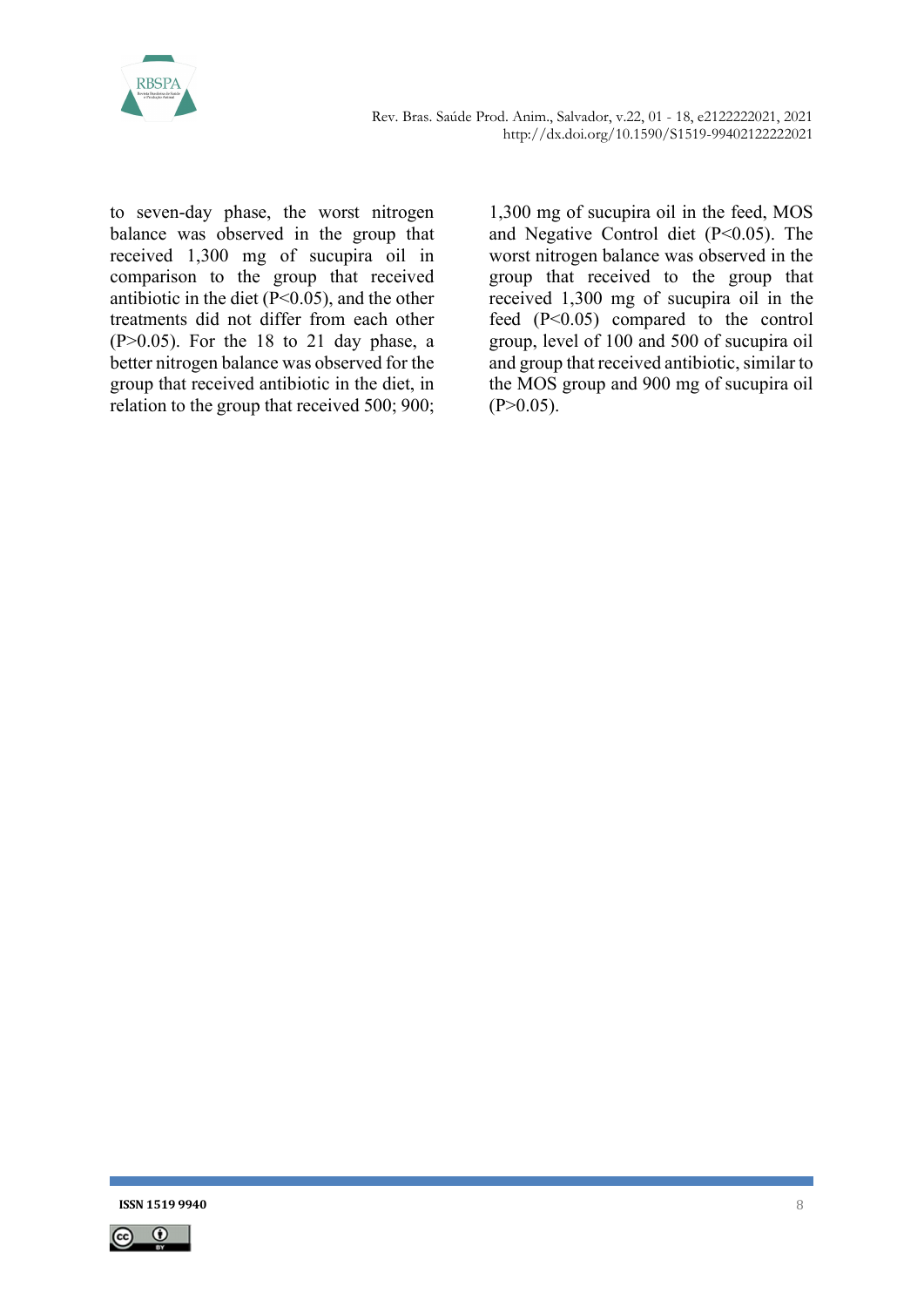

|                | 4 to 7 d of age   |                      |  |  |  |
|----------------|-------------------|----------------------|--|--|--|
| Treatments     | DMMC $(\%)$       | Nitrogen balance (%) |  |  |  |
| Control diet   | 72.2              | 50.2ab               |  |  |  |
| <b>SUC100</b>  | 72.1              | 51.7ab               |  |  |  |
| <b>SUC500</b>  | 72.2              | 55.3ab               |  |  |  |
| <b>SUC900</b>  | 71.0              | 54.0ab               |  |  |  |
| <b>SUC1300</b> | 69.0              | 44.8b                |  |  |  |
| <b>MOS</b>     | 73.5              | 54.5ab               |  |  |  |
| Avilamycin     | 71.8              | 56.8a                |  |  |  |
| P-value        | 0.2178            | 0.0189               |  |  |  |
| CV(%)          | 3.58              | 9.76                 |  |  |  |
|                |                   | 18 to 21 d of age    |  |  |  |
| Treatments     | DMMC (%)          | Nitrogen balance (%) |  |  |  |
| Control diet   | 74.2              | 46.7c                |  |  |  |
| <b>SUC100</b>  | 73.9              | 53.5ab               |  |  |  |
| <b>SUC500</b>  | 73.9              | 49.6bc               |  |  |  |
| <b>SUC900</b>  | 74.5              | 43.5cd               |  |  |  |
| <b>SUC1300</b> | 74.0              | 42.0d                |  |  |  |
| <b>MOS</b>     | 74.1              | 43.7cd               |  |  |  |
| Avilamycin     | 74.2              | 56.4a                |  |  |  |
| P-value        | 0.7803            | < 0.0001             |  |  |  |
| CV(%)          | 1.73              | 6.05                 |  |  |  |
|                |                   | 28 to 31 d of age    |  |  |  |
| Treatments     | DMMC $(%)$        | Nitrogen balance (%) |  |  |  |
| Control diet   | 73.9ab            | 48.9ab               |  |  |  |
| <b>SUC100</b>  | 74.1ab            | 54.4ab               |  |  |  |
| <b>SUC500</b>  | 72.4ab            | 61.8a                |  |  |  |
| <b>SUC900</b>  | 71.0 <sub>b</sub> | 47.2 <sub>b</sub>    |  |  |  |
| <b>SUC1300</b> | 71.2 <sub>b</sub> | 44.1b                |  |  |  |
| <b>MOS</b>     | 75.9ab            | 53.3ab               |  |  |  |
| Avilamycin     | 77.0a             | 62.3a                |  |  |  |
| P-value        | 0.0419            | 0.0003               |  |  |  |
| CV(%)          | 3.78              | 11.80                |  |  |  |

#### Table 3. Metabolizability coefficients of dry matter and nitrogen balance of broilers fed with diets contents sucupira oil

a-cMeans within the same column with different letters are significantly different by Tukey test ( $P$  < 0.05).

DMMC- Dry matter metabolilzability coefficients.

MOS – mannanoligosaccharide.

CV – Coefficient of variation.

The nitrogen balance obtained from 28 to 31 days of age was influenced by the treatments studied (P<0.05). The highest results were obtained for chicks that received 500 mg of sucupira oil or antibiotics in the ration in relation to 900 or 1,300 mg/kg groups (Table 3).

**ISSN 1519 9940** 998 9940

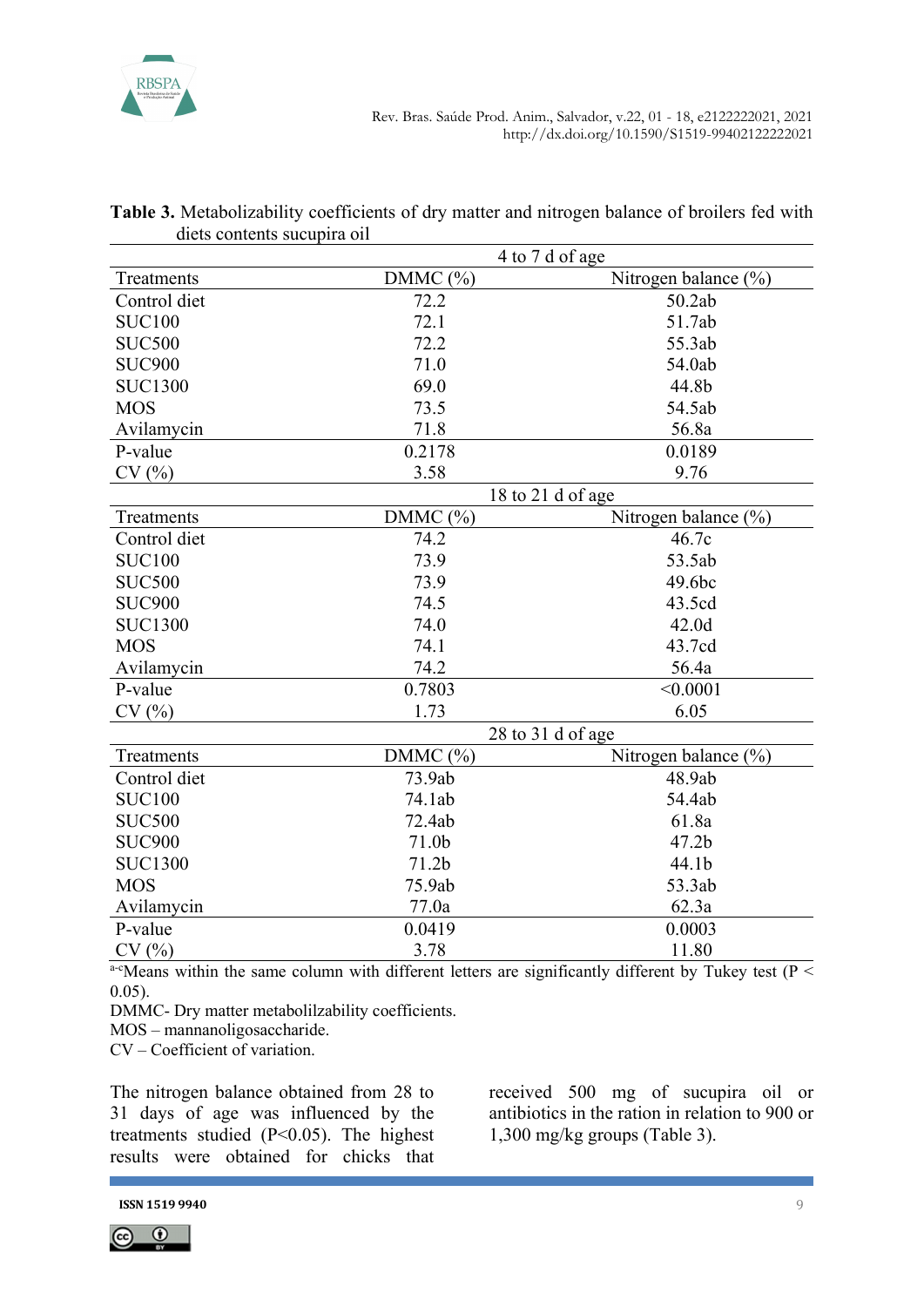

The sucupira oil when used in the largest concentrations (900 or 1,300 mg/kg of ration) left the diet with characteristic flavour and odor. In study with the use of sucupira oil in the feed of broilers in the dosage of 500 mg/kg of diet, Noleto et al. (2018) found less feed intake from 1 to 14 and 1 to 21 days and also attributed to the unpleasant taste and odor of the feed. However, in the present study the 500mg/kg group did not distinguish from the control group, 100 mg/kg, MOS and avilamycin groups for the feed intake. The other performance parameters were also worsened in the 900 mg/kg and 1,300 mg/kg groups, possibly due to low feed intake throughout the poultry rearing period.

The length of the gastrointestinal tract and the relative weight of proentriculus + gizzard were not influenced  $(P>0.05)$  by the treatments studied at the seven days of age (Table 4). On the other hand, the relative weight of the liver and pancreas were affected by the treatments  $(P<0.05)$ . The largest liver relative weight was found in the 100 mg/kg of sucupira oil compared to the 1,300 mg/kg group  $(P<0.05)$ , and the other groups did not differ (P>0.05). The smallest pancreas weight was found in the control group chicks and 1,300 mg/kg group, when compared to 500 mg/kg chicks  $(P<0.05)$ .

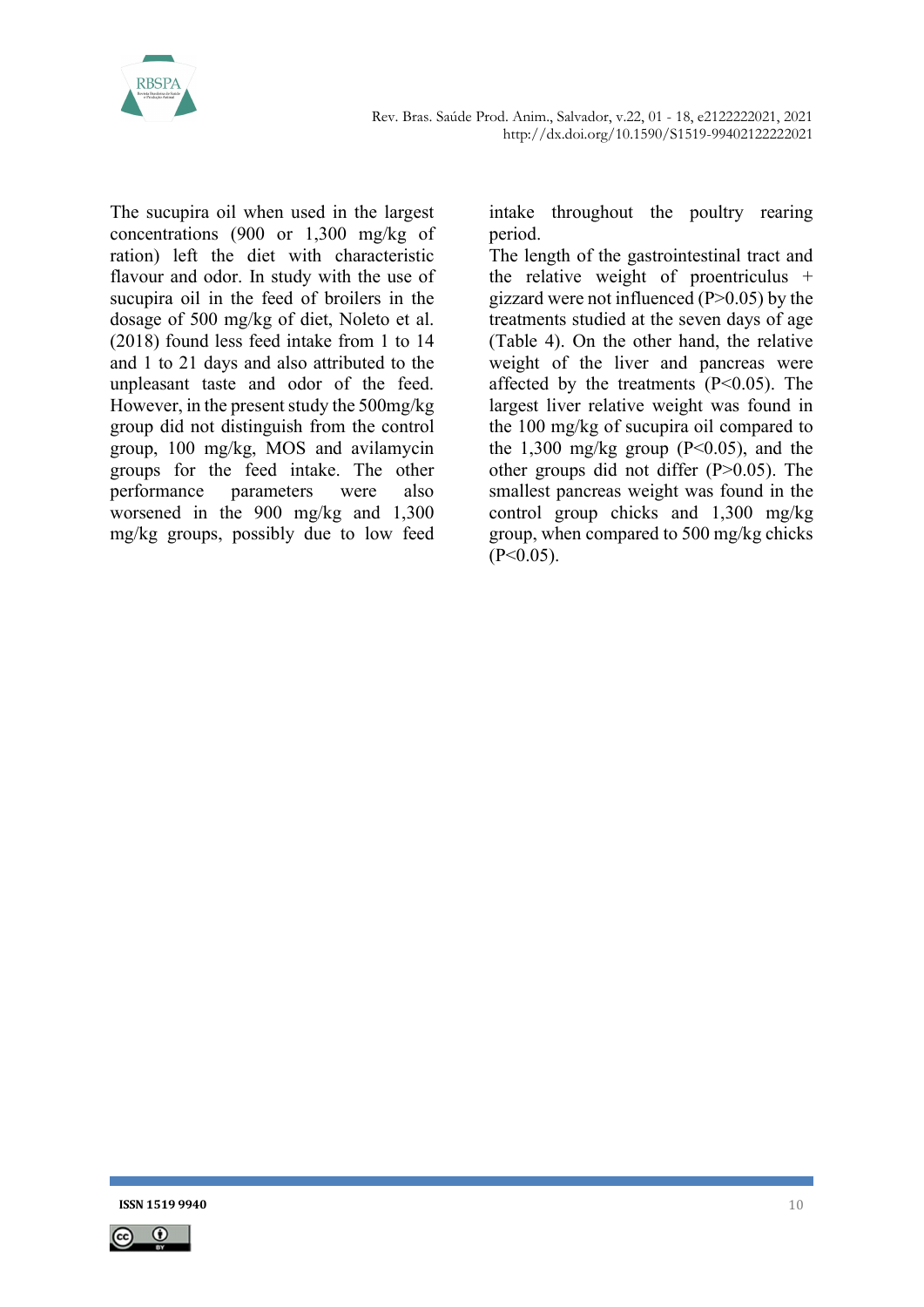

|                | $/$ u or age   |                   |                  |                                        |                   |  |  |
|----------------|----------------|-------------------|------------------|----------------------------------------|-------------------|--|--|
| Treatments     | Small          | Large             | Pro-ventricular  | Liver $(\%)$                           | Pancreas          |  |  |
|                | intestine      | intestine         | +gizzard $(\% )$ |                                        | $(\%)$            |  |  |
|                | (cm)           | (cm)              |                  |                                        |                   |  |  |
| Control diet   | 80.6           | 9.2               | 5.61             | 3.91ab                                 | 0.45 <sub>b</sub> |  |  |
| <b>SUC100</b>  | 81.4           | 9.6               | 5.76             | 4.02a                                  |                   |  |  |
| <b>SUC500</b>  | 88.6           | 10.0              | 5.80             | 3.62ab                                 | 0.65a             |  |  |
| <b>SUC900</b>  | 91.8           | 9.8               | 5.64             | 3.73ab                                 | 0.52ab            |  |  |
| <b>SUC1300</b> | 81.8           | 8.2               | 5.98             | 0.46 <sub>b</sub><br>3.43 <sub>b</sub> |                   |  |  |
| <b>MOS</b>     | 80.6           | 9.2               | 5.40             | 3.61ab                                 | 0.55ab            |  |  |
| Avilamycin     | 85.0           | 10.0              | 5.01             | 3.57ab                                 | 0.49ab            |  |  |
| P-value        | 0.120          | 0.270             | 0.080            | 0.020                                  | 0.020             |  |  |
| CV(%)          | 7.50           | 13.05             | 8.62             | 7.05                                   | 17.21             |  |  |
|                |                |                   | 21 d of age      |                                        |                   |  |  |
|                | <b>Small</b>   | Large             | Pro-ventricular  | Liver $(\%)$                           | Pancreas          |  |  |
| Treatments     | intestine      | intestine         | +gizzard $(\%)$  |                                        | $(\%)$            |  |  |
|                | (cm)           | (cm)              |                  |                                        |                   |  |  |
| Control diet   | 119.2          | 13.0ab            | 2.62abc          | 2.65                                   | 0.37ab            |  |  |
| <b>SUC100</b>  | 128.0          |                   | 2.50c<br>2.73    |                                        | 0.34ab            |  |  |
| <b>SUC500</b>  | 136.2          | 13.4a             | 2.58bc           | 2.93                                   | 0.38ab            |  |  |
| <b>SUC900</b>  | 119.8          | 11.0ab            | 2.85<br>3.08a    |                                        | 0.36ab            |  |  |
| <b>SUC1300</b> | 124.4          | 10.4 <sub>b</sub> | 2.98ab           |                                        | 0.38a             |  |  |
| <b>MOS</b>     | 133.4          | 13.0ab            | 2.49c            | 2.54                                   | 0.27 <sub>b</sub> |  |  |
| Avilamycin     | 127.4          | 13.8a             | 2.49c            | 2.47                                   | 0.31ab            |  |  |
| P-value        | 0.489          | 0.006             | 0.006            | 0.032                                  | 0.021             |  |  |
| CV(%)          | 11.70          | 11.61             | 8.66             | 8.84                                   | 14.36             |  |  |
|                |                | 35 d of age       |                  |                                        |                   |  |  |
| Treatments     | Small          | Large             | Pro-ventricular  | Liver $(\% )$                          | Pancreas          |  |  |
|                | intestine      | intestine         | +gizzard $(\% )$ |                                        | $(\%)$            |  |  |
|                | (cm)           | (cm)              |                  |                                        |                   |  |  |
| Control diet   | 140.2          | 17.8              | 1.97             | 1.73b                                  | 0.21              |  |  |
| <b>SUC100</b>  | 150.8          | 18.4              | 1.96             | 1.72 <sub>b</sub>                      | 0.23              |  |  |
| <b>SUC500</b>  | 14.0           | 19.6              | 2.03             | 1.77 <sub>b</sub>                      | 0.19              |  |  |
| <b>SUC900</b>  | 151.4          | 17.2              | 2.13             | 2.19a                                  | 0.18              |  |  |
| <b>SUC1300</b> | 142.4          | 18.4              | 2.09             | 2.23a                                  | 0.21              |  |  |
| <b>MOS</b>     | 135.2          | 16.0              | 2.16<br>1.96ab   |                                        | 0.18              |  |  |
| Avilamycin     | 136.6          | 16.2              | 1.81b<br>2.11    |                                        | 0.19              |  |  |
| P-value        | 0.662          | 0.399             | 0.823            | < 0.0001                               | 0.365             |  |  |
| CV(%)          | 12.06<br>13.49 |                   | 12.49            | 8.97                                   | 21.52             |  |  |

| <b>Table 4.</b> Gastrointestinal tract evaluation of broilers fed with diets contents sucupira oil |
|----------------------------------------------------------------------------------------------------|
| $7d$ of $30e$                                                                                      |

 $\overline{a-b}$ Means within the same column with different letters are significantly different by Tukey test (P < 0.05).

MOS – mannanoligosaccharide.

CV – Coefficient of variation.

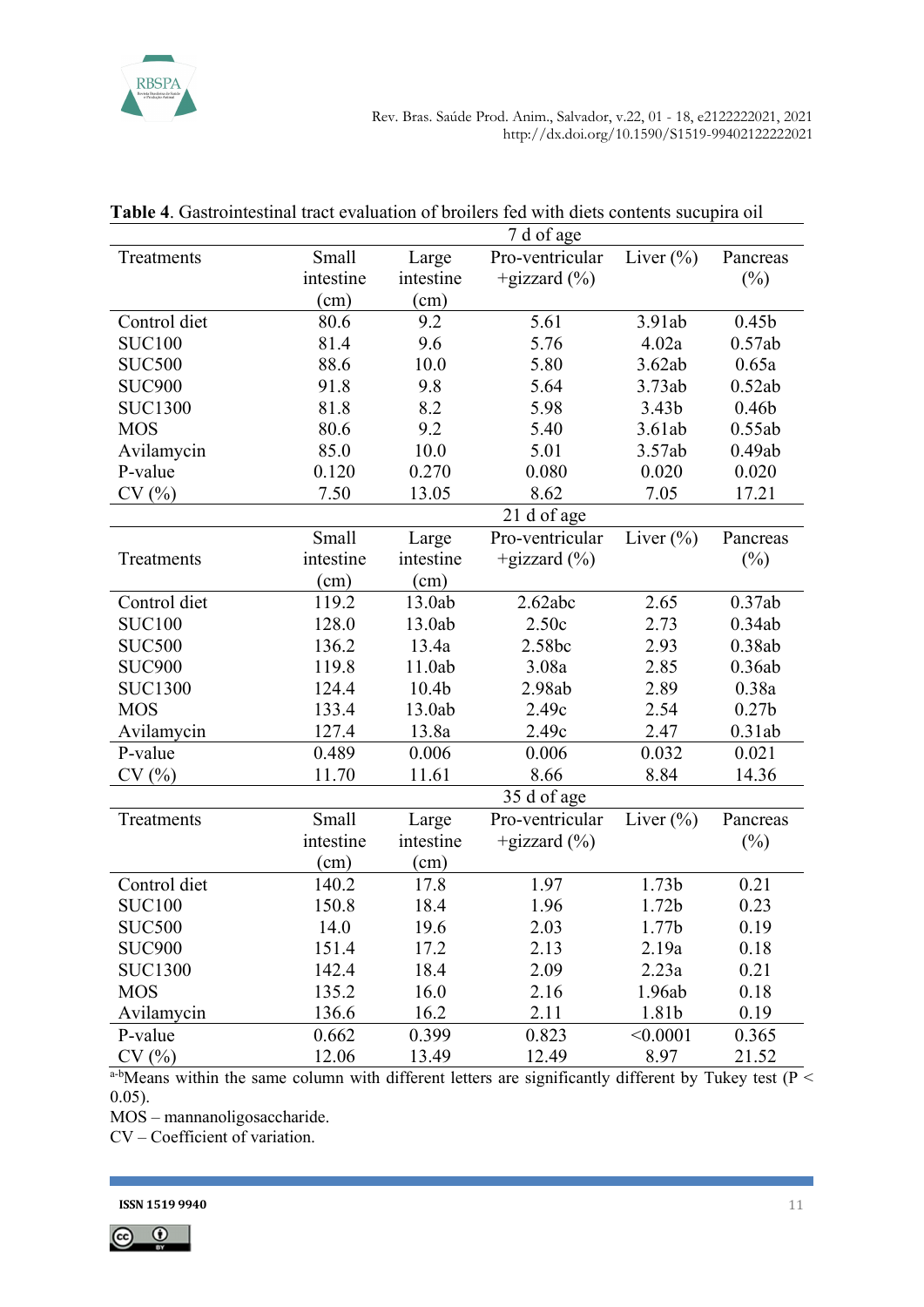

Moreover, it is possible to observe worsening on the gastrointestinal development of the broilers fed 900 mg/kg and 1,300 mg/kg groups which reinforces that the action of the tannins may have been fundamental for the low performance of the birds. The ration containing avilamycin provided good results of performance, intestinal development and also the metabolizability of the dry matter and nitrogen. The use of antimicrobials as growth promoters can have good performance results (RAMOS et al., 2014) and also improves the use of dietary nutrients (BORSATTI et al., 2016) when compared to diets using phytogenic additives and prebiotics. However, the results of performance, intestinal development and nutrient metabolizatibility of the group that received lower doses of sucupira oil resembled the group that received avilamycin in the ration.

For the results of 21 days of rearing, there was a difference in the length of the large intestine of the chickens. The difference perceived in the length of the total intestine was between the group that received 1,300 mg/kg treatment which was shorter than 500 mg/kg birds. The other treatments were similar from each other  $(P>0.05)$ . Higher relative weight of the proventriculus + gizzards were observed for the negative control (P<0.05). In the relative weight of the pancreas at 14 d, a difference was found between the 1,300 mg/kg sucupira oil and the group fed MOS  $(P<0.05)$ , with no differences between the other treatments  $(P>0.05)$ . At 35 days of age, there a significant difference was observed only for liver relative weight (P<0.05). The heavier livers were found for the 900 mg/kg and 1,300 mg/kg groups in relation to the other treatments (P<0.05), with no difference to the MOS group  $(P>0.05)$ .

The histomorphometric analysis of the intestinal segments of the birds for the ages of seven and 21 is presented in Table 5. At seven days, in the duodenum the height of villus for 500 mg/kg was similar to the avilamycin, being both larger than the other treatments (P<0.05). In the duodenum deeper crypts were found in the treatments 500 mg/kg and 1,300 mg/kg groups (P<0.05) in relation to the negative control and 1,300 mg/kg. Deeper crypts were found in the treatments 900 mg/kg and MOS groups  $(P<0.05)$  in relation to the negative control (P<0.05). No differences were observed in the villus-crypt ratio between the treatments  $(P>0.05)$ . In the jejunum, the 100 mg/kg and 1,300 mg/kg groups made possible smaller heights of villus compared to the negative control, MOS and avilamycin groups  $(P<0.05)$ . The 500 mg/kg and 900 mg/kg groups presented deeper crypts in jejunum compared to the other levels of inclusion (P<0.05). Already in the villus-crypt relationship of this segment, there were no differences between the levels of inclusion, which were similar to the antibiotic  $(P>0.05)$ . The control group was similar to the treatment with MOS (the ones with higher values), and both were superior to the other treatments studied  $(P<0.05)$ .



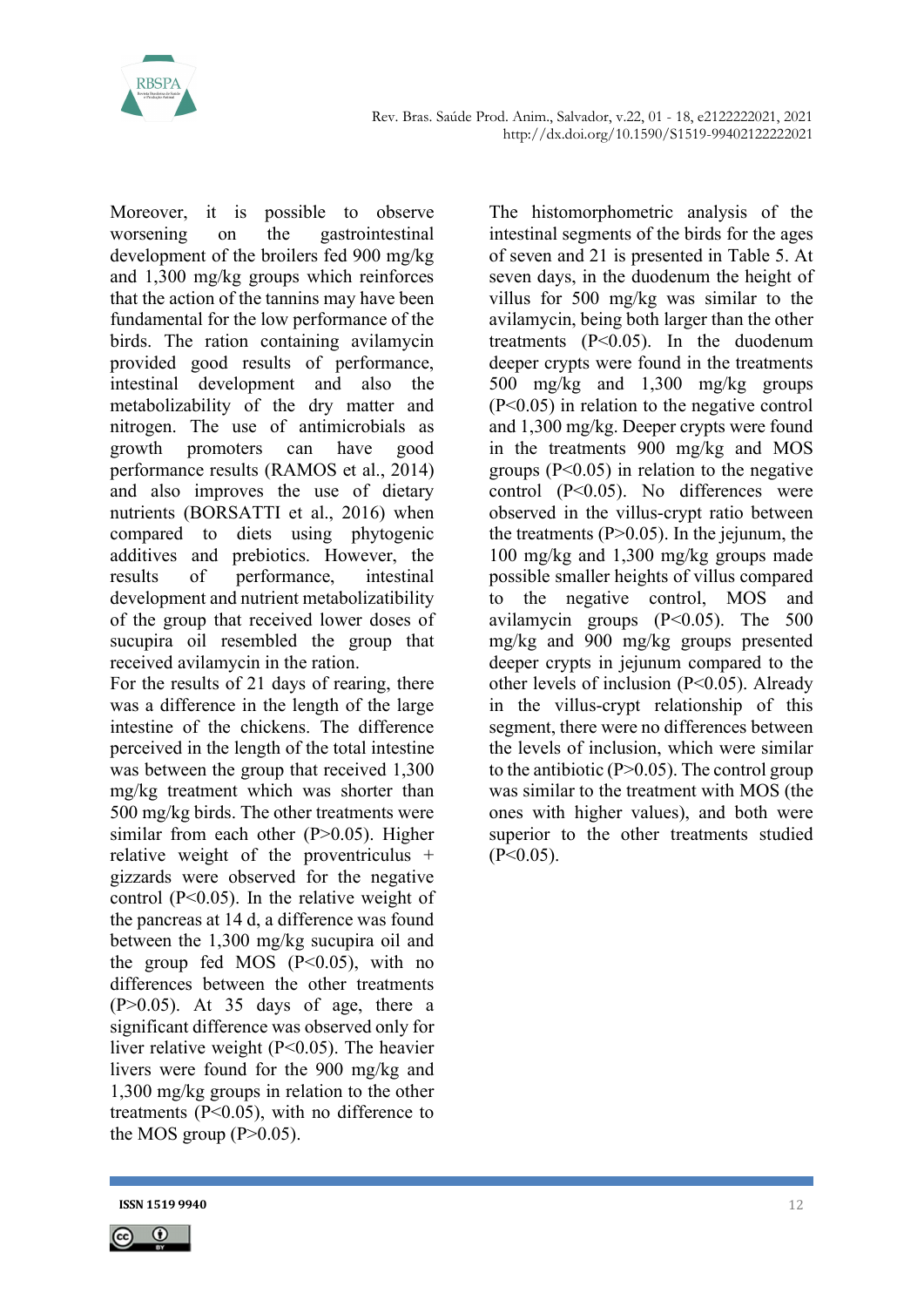

| Items          | <b>Table of intestinal installer profited</b> y evaluation of ofoners feat with alcas contents sucupitu on (seven and 21 u) |                     |        |                  | 7 days             |                   |                  |                    |           |
|----------------|-----------------------------------------------------------------------------------------------------------------------------|---------------------|--------|------------------|--------------------|-------------------|------------------|--------------------|-----------|
|                |                                                                                                                             | Duodenum            |        |                  | Jejunum            |                   | Ileum            |                    |           |
| Treatment      | Vilus $(\Box m)$                                                                                                            | $Crypt(\square m)$  | V/C    | Vilus $(\Box m)$ | $Crypt(\square m)$ | $\rm V/C$         | Vilus $(\Box m)$ | $Crypt(\square m)$ | $\rm V/C$ |
| Control diet   | 793.8c                                                                                                                      | 200.8c              | 4.07   | 564.1ab          | 133.0b             | 4.40a             | 478.8ab          | 129.6b             | 3.73a     |
| <b>SUC100</b>  | 771.6c                                                                                                                      | 210.0 <sub>bc</sub> | 3.85   | 437.3c           | 172.8b             | 2.53 <sub>b</sub> | 519.6a           | 172.6a             | 3.03abc   |
| <b>SUC500</b>  | $1,066.8^{\rm a}$                                                                                                           | 295.3a              | 3.61   | 559.0ab          | 215.1a             | 2.59b             | 405.0c           | 164.9a             | 2.46c     |
| <b>SUC900</b>  | 883.2bc                                                                                                                     | 275.9ab             | 3.20   | 502.6bc          | 223.2a             | 2.28b             | 448.9bc          | 127.5b             | 3.52ab    |
| <b>SUC1300</b> | 856.6bc                                                                                                                     | 289.9a              | 2.96   | 461.5c           | 156.0b             | 2.96b             | 424.5bc          | 123.3b             | 3.46ab    |
| <b>MOS</b>     | 944.2b                                                                                                                      | 260.7ab             | 3.65   | 615.0a           | 145.7b             | 4.32a             | 466.7abc         | 160.6a             | 2.93bc    |
| Avilamycin     | $1,076.8^{\rm a}$                                                                                                           | 247.6abc            | 4.39   | 549.4ab          | 172.1b             | 3.22 <sub>b</sub> | 519.6a           | 149.8ab            | 3.51ab    |
| P-value        | 0.0002                                                                                                                      | 0.0100              | 0.18   | 0.002            | 0.001              | 0.002             | 0.01             | 0.003              | 0.012     |
| CV(%)          | 7.3                                                                                                                         | 12.0                | 17.4   | 8.0              | 12.6               | 18.4              | 7.8              | 8.8                | 11.7      |
|                |                                                                                                                             |                     |        |                  | 21 days            |                   |                  |                    |           |
| Control diet   | 1,432.3ab                                                                                                                   | 300.2bc             | 4.81   | 852.4bcd         | 221.8a             | 3.85de            | 581.6            | 176.3              | 3.31      |
| <b>SUC100</b>  | 1,402.7ab                                                                                                                   | 316.0b              | 4.46   | 827.0cd          | 215.6a             | 3.95cde           | 563.8            | 223.4              | 2.54      |
| <b>SUC500</b>  | $1,540.6^a$                                                                                                                 | 309.0b              | 3.56   | 972.9a           | 159.8b             | 6.14a             | 622.1            | 204.8              | 3.04      |
| <b>SUC900</b>  | 1,304.2bc                                                                                                                   | 387.7a              | 3.36   | 816.9d           | 232.5a             | 3.54e             | 564.9            | 185.9              | 3.04      |
| <b>SUC1300</b> | 1,440.9ab                                                                                                                   | 406.2a              | 3.56   | 934.5abc         | 192.1ab            | 4.90cb            | 487.5            | 187.8              | 2.60      |
| <b>MOS</b>     | 1,032.6d                                                                                                                    | 235.7d              | 4.40   | 965.5ab          | 200.6ab            | 4.81ced           | 619.7            | 195.3              | 3.19      |
| Avilamycin     | 1,235.2c                                                                                                                    | 264.2cd             | 4.67   | 805.5d           | 155.9b             | 5.16b             | 638.8            | 211.5              | 3.04      |
| P-value        | < 0.0001                                                                                                                    | < 0.0001            | 0.5121 | 0.0138           | 0.0344             | 0.0004            | 0.3296           | 0.2970             | 0.0538    |
| CV(%)          | 6.16                                                                                                                        | 6.76                | 26.46  | 7.02             | 14.67              | 11.39             | 13.51            | 12.26              | 10.15     |

Table 5. Intestinal histomorphometry evaluation of broilers fed with diets contents sucupira oil (seven and 21 d)

a-eMeans within the same column with different letters are significantly different by Tukey test ( $P < 0.05$ ).

MOS – mannanoligosaccharide.

CV – Coefficient of variation

**ISSN 1519 9940** 13

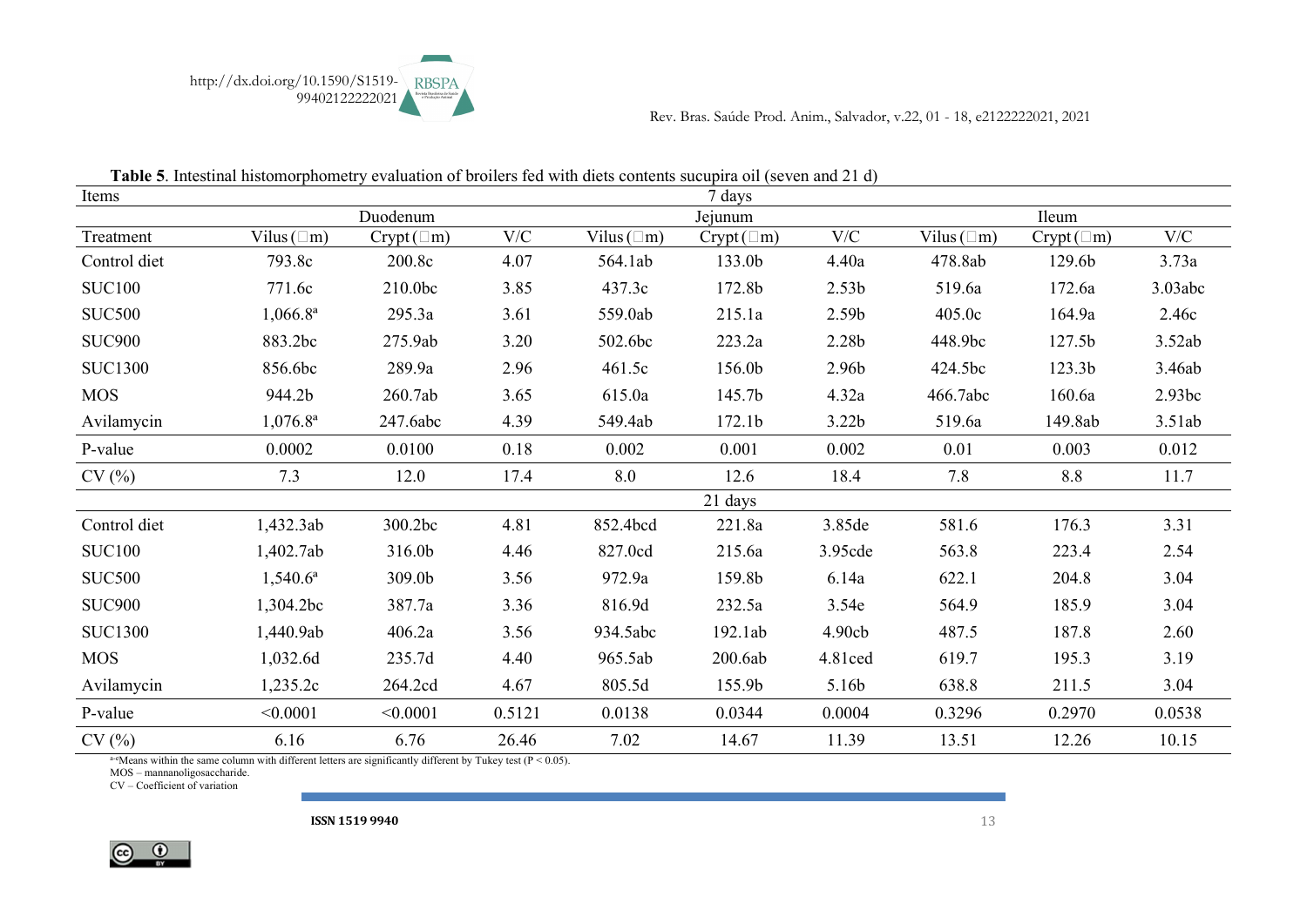

At seven days, in the ileum, 100 mg/kg sucupira oil and avilamycin showed greater villus length values than the other levels of inclusion (P<0.05), however they did not differ from negative control, and MOS groups. Deeper crypts were observed in the treatments 100 mg/kg, 500 mg/kg and MOS, in relation to the other treatments, except the avilamycin group. Conclusive differences in the villus-crypt ratio are only observed between the diet negative control and the 500 mg/kg. This level presented less relationship between the levels of inclusion, being inferior to negative control and antibiotic.

At 21 d, birds consuming feed added to the levels of sucupira oil were not different in the villus height of the duodenum compared to the negative control group (Table 5), but the results of the 100; 500 and 1,300 mg/kg were greater than the avilamycin  $(P<0.05)$ . The MOS treatment had the smallest values for villus height, however it was similar to treatment 900 mg/kg of sucupia oil. For the crypt depth for 900 mg/kg and 1,300 mg/kg resulted in higher values  $(P<0.05)$  when they were compared to other treatments. The smallest crypt depth values were found for MOS compared to negative control, 100 mg/kg; 500 mg/kg; 900 mg/kg and 1,300 mg/kg of sucupia oil in feed (P<0.05). Due to the higher values of villus height for the inclusions of the sucupira oil have been accompanied by greater crypt depth values, the villus-crypt ratio has not been altered  $(P>0.05)$  by the inclusion of any additive.

In the jejunum, differences were observed between the villus height of the 500 mg/kg (higher) compared to negative control, 100 and 900 mg/kg of sucupia oil in feed and avilamycin group (P<0.05). The level of 1,300 mg/kg that was similar avilamycin (P>0.05). The negative control group and 100 mg/kg and 900 mg/kg produced greater crypt depth values than the avilamycin

treatment and the 500 mg/kg ( $P \le 0.05$ ). The relationship villus-crypt group 500 mg/kg presented the highest value among all treatments, indicating possible increments in intestinal morphology by using this level of inclusion of sucupira oil at that age. At 21 days, in the ileum, none of the additives promoted changes in the analyzed variables  $(P>0.05)$ .

Phytogenic can produce morphological changes in the intestinal epithelium and organs morphometry (HAZRATI et al., 2005). Changes in the morphology of the gastrointestinal tract and in tissues caused by phytogenic can provide information on the possible benefits to the gastrointestinal tract (WINDISCH et al., 2007). However, experimental data of body weight and intestinal morphometry with the use of phytogenic are quite variable, and differ from those obtained in this experiment using sucupira oil. In the study done by Kirkpinar, Bora & Özdemir (2011), when using isolated oregano and garlic or in association in poultry diets, no significant differences were observed in the biometrics of the organs.

Using essential oil of thyme and star anise, Amad et al. (2011) didn't find any differences in the average weight of liver, heart, kidneys and spleen. Already Silva et al. (2011), with the addition of red pepper oil in the diet of chickens, verified a reduction in the relative weight of the intestines when compared to the diet without growth promoter. In the most recent study, with the use of integral bran of pink pepper, Gonçalves et al. (2017) found that the antibiotics can be wholly or partially replaced by the pink pepper flour, improving the performance. Thus, alternatives additives can be effective the for growth promoter replacement in poultry diets. In the present study, the levels of 100 and 500 mg/kg of sucupira oil showed

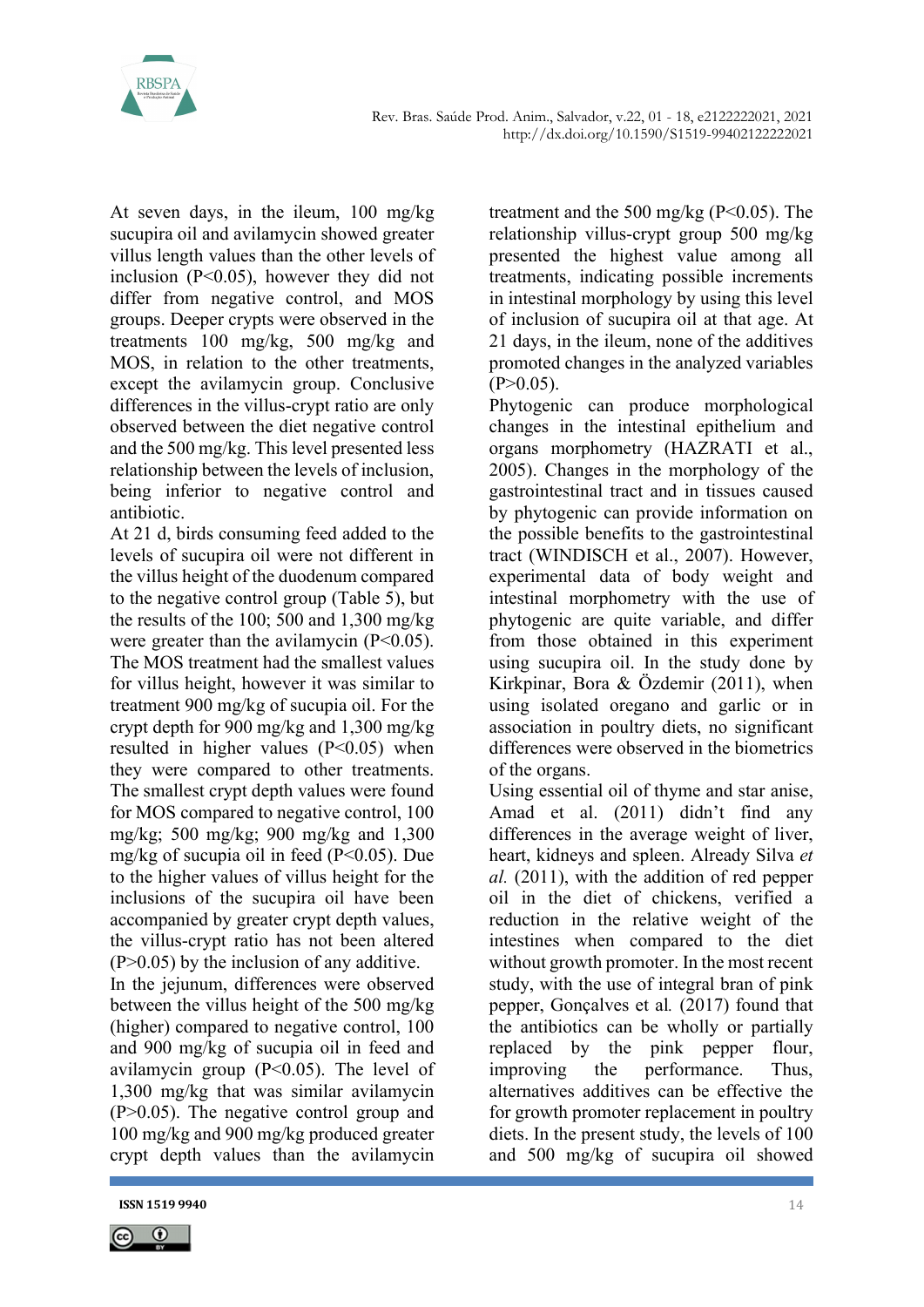

interesting results and there was no rejection of consumption by the birds, and these levels could be studied as alernative for antibiotics.

Daneshmand, Sadeghi & Karimi (2012) used a compound of garlic, shimeji-black and propolis extract that had no effect on the relative weight of organs. In this experiment, the growth promoter antibiotic also did not produce changes in the body weight variables, however the antibiotic decreased the relative weight of small intestine segments.

The results reinforce the hypothesis that the effects of the phytogenic would be dependent on the composition of the plant product. The composition of the plants is susceptible to variations according to the time and method of harvesting of the plant, state of maturation of the plant, method of conservation of the vegetable drug, duration of storage and possible synergic or antagonistic effect of the bioactive compounds (BRENES & ROURA, 2011). In this way, each result would be specific to a given phytogenic searched.

Differences in liver and pancreas weight may be an indirect inference of the enzyme activity of these organs and may also be related to inflammatory and reactional processes. Since these activities (enzymes and toxicity) were not specifically researched in this work, only assumptions can be made that the higher levels promoted higher weights of these organs attached to the gastrointestinal tract.

After the determination of acceptable inclusion levels of broilers, it is suggested that experiments are carried out in which birds undergo microbiological challenges and stressful factors for the purpose of verify the ability to improve performance for supplementation with 100 or 500 mg of sucupira oil, since the birds did not reject these concentrations of the product. In this

study no differences were observed between control and avilamycin groups, which reinforces the need for a study with microbiological challenge, simulating a field situation. It is known that the effect of the antibiotic is more expressive in challenging situations (THOMKE & ELWINGER, 1998), and the main effects are due to the interaction with microbiota (ALBUQUERQUE, 2005).

# **CONCLUSION**

It was possible to conclude that it is feasible to include sucupira oil in the diet of broilers at doses of 100 or 500 mg/kg of feed.

# **REFERENCES**

ALBUQUERQUE, R. Antimicrobianos como promotores do crescimento. In: PALERMO-NETO, J.; SPINOSA, H. DE S.; GÓRNIAK, S.L. Farmacologia aplicada à avicultura: boas práticas no manejo de medicamentos. 1. ed. São Paulo: Roca, 2005. p. 149-159.

AMAD, A. A.; MANNER, K.; WENDLER, K. R.; NEUMANN, K.; ZENTEK, J. Effects of a phytogenic feed additive on growth performance and ileal nutrient digestibility in broiler chickens. Poultry Science, v. 90, p. 2811–2811, 2011.

AOAC, 1995. Official Methods of Analysis of AOAC International, 16th ed. Association of Official Analytical Chemists, Washington, DC, USA.

BORSATTI, L.; NUNES, R. V.; SCHONE, R. A.; FRANK, R.; SCHNEIDERS, J. L.; SAVOLDI, T. L. Nutrient digestibility in diets for broilers supplemented with growth promoters. Arquivo Brasileiro de



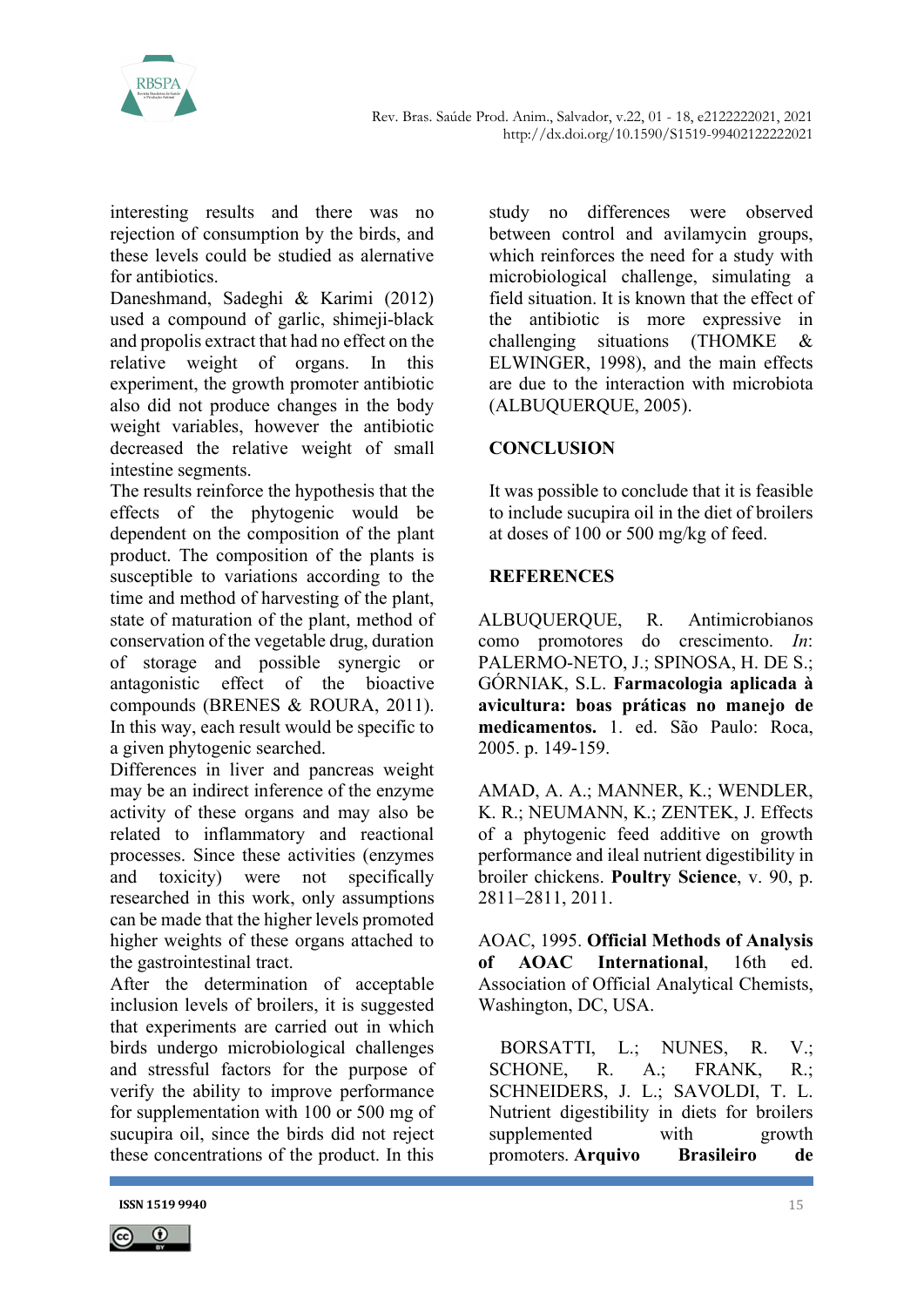

Medicina Veterinária e Zootecnia, v. 68, n. 1, p. 201-207, 2016.

BRENES, A. & ROURA, E. Essential oils in poultry nutrition: Main effects and modes of action. Animal Feed Science and Technology, v. 158, p. 1–14, 2010.

BUSTAMANTE, K.G.L.; LIMA, A.D.F.; SOARES, M.L.; FIUZA, T. S., TRESVENZOL, L.M.F.; BARA, M.T.F., PIMENTA, F.C.; PAULA, J.R. Avaliação da atividade antimicrobiana do extrato etanólico bruto da casca da sucupira branca (Pterodon emarginatus Vogel) – Fabaceae. Revista Brasileira de Plantas Medicinais, v.12, n. 3, p. 341-345, 2010.

CASTANON, J.I.R. Histoty of the use of antibiotic as growth promotes in European poultry feeds. Poultry Science, v. 86, n. 11, p. 2466-2471, 2007.

CHOWDHURY, S.; MANDAL, G.P.; PATRA, A.K.; KUMAR, P.; SAMANTA, I.; PRADHAN, S.; SAMANTA, A.K. Different essential oils in diets of broiler chickens: gut microbes and morphology, immune response, and some blood profile and antioxidant enzymes. Animal Feed Science and Technology, v. 236, p. 39-47, 2018.

DANESHMAND, A.; SADEGHI, G. H.; KARIMI, A. The Effects of a Combination of Garlic, Oyster Mushroom and Propolis Extract in Comparison to Antibiotic on Growth Performance, Some Blood Parameters and Nutrients Digestibility of Male Broilers. Brazilian Journal of Poultry Science, v. 14, n. 2, p. 71-158, 2012.

DUTRA, R.C.; SILVA, P.S.; PITTELA, F.; VICCINI, L.F.; LEITE, M.N.; RAPOSO,

N.R.B. Caracterização Fitoquímica e Citogenética das sementes de Pterodon emarginatus Vogel. Revista Técnico-Científica do IF-SC, v. 3, p. 99-109, 2012.

FASCINA, V. B.; PASQUALI, G. A. M.; CARVALHO, F. B.; MURO, E. M.; VERCESE, F.; AOYAGI, M. M.; PEZZATO, A. C.; GONZALES, E.; SARTORI, J. R. Effects of phytogenic additives and organic acids, alone or in combination, on the performance, intestinal quality and immune responses of broiler chickens. Brazilian Journal of Poultry Science, 19(3), p.497-508, 2017.

GONÇALVES, F.G.; ZANINI, S.F.; SOUSA, D.R.; SILVA, M.A.; COLNAGO, L.G. Sinergia entre aditivo vegetal e níveis crescentes de promotores de crescimento sobre o desempenho produtivo e morfometria intestinal de frangos de corte. Ciência Rural, v. 44, n. 2, p. 340-345, 2014.

HASHEMI, S. R. & DAVOODI, H. Herbal Plants as New Immuno-stimulator in Poultry Industry: A Review. Asian Journal of Animal and Veterinary Advances, v. 7, p. 105-116, 2011.

HAZRATI, S.; REZAEIPOUR, V.; ASADZADEH, S. Effects of phytogenic feed additives, probiotic and mannanoligosaccharides on performance, blood metabolites, meat quality, intestinal morphology, and microbial population of Japanese quail. British Poultry Science, v. 61, n. 2, p.132-139, 2020.

HERNÁNDEZ, F.; MADRID, J.; GARCIA, V.; ORENGO, J.; MEGIAS, M. D. Influence of two plant extracts on broilers performance, digestibility, and digestive organ size. Poultry Science, v. 83(2):, p. 169-174, 2004.



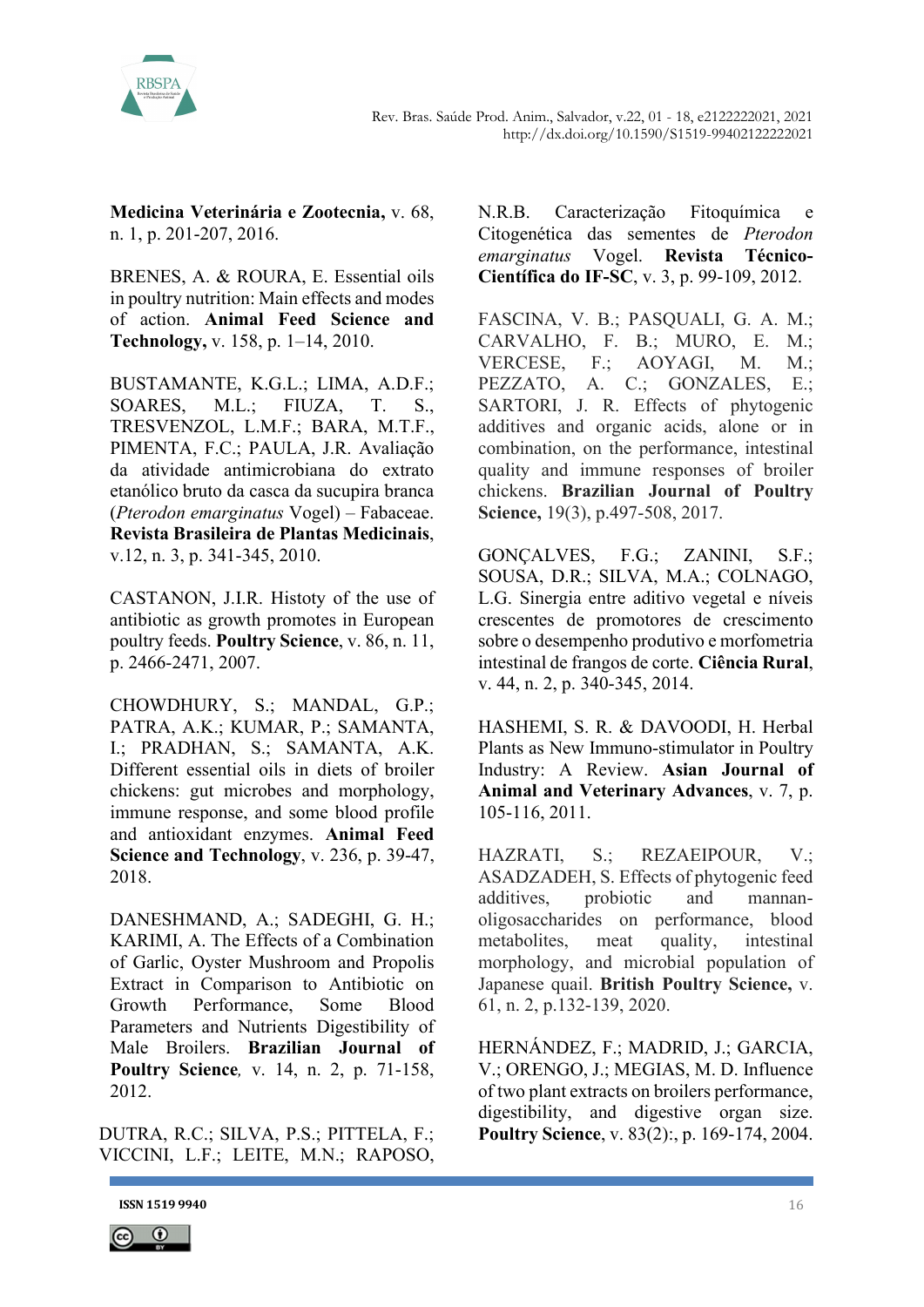

KHODAMBASHI, E. N.; SAMIE, A.; RAHMANI, H.R.; RUIZ-FERIA, C.A. The effect of peppermint essential oil and fructooligosaccharides, as alternatives to virginiamycin, on growth performance, digestibility, gut morphology and immune response of male broilers. Animal Feed Science and Technology, v.175, p.57-64. 2012.

KIRKPINAR, F.; BORA, H.; ÖZDEMIR G. Effects of oregano and garlic essential oils on performance, carcase, organ and blood characteristics and intestinal microflora of broilers. Livestock Science, v. 137, p. 219– 225, 2011.

LEICA MICROSYSTEMS LIMITED. Leica application Suite Version 2.1.0. Solms, Germany, 2012.

LORENZI, H. E. & MATOS, F. J. A. Plantas medicinais no Brasil/ Nativas e exóticas. Nova Odessa: Instituto Plantarum. 2002. 512 p.

LUNA, L. G. Manual of the histologic staining methods of the armed forces institute of pathology. 3. ed. New York: McGraw Hill, 1968. 258 p.

NERI, A. V. Composição Florística de uma Área de Cerrado Sensu Stricto no Município de Senador Modestino Gonçalves, Vale do Jequitinhonha (MG) e Análise de Similaridade Florística de Algumas Áreas de Cerrado em Minas Gerais. Revista Árvore, v. 31, n. 6, . 1109-1119, 2007.

NOLETO, R.A.; LEANDRO, N.S.M.; MELLO, H.H.C.; CONCEIÇÃO, E.C.; ARAÚJO, I.C.S.; OLIVEIRA, E.M.; BARBOSA, A.F.C. Supplementation of copaiba or sucupira oils in broiler diets. Revista Brasileira de Saúde e Produção Animal, v. 19, n. 1, p. 83-92, 2018.

OLIVEIRA, M.D.; MELLO, H.H.C.; STRINGHINI, J. H.; MASCARENHAS, A. G.; ARNHOLD, E.; CONCEIÇÃO, E.C.; MARTINS, J.M.S.; JÚNIOR, S. Antioxidant effect of the guava byproduct in the diet of broilers in the starter phase. Revista Brasileira de Zootecnia, v.47, p.1-8, 2018

RAMOS, L.D.S.N.; LOPES, J.B.; RIBEIRO, M.N.; SILVA, F.E.S.; MERVAL, R.R.; NORONHA ALBUQUERQUE, D.M. Aditivos alternativos a antibióticos para frangos de corte no período de 22 a 42 dias de idade. Revista Brasileira de Saúde e Produção Animal, v. 15, n. 4, p. 897-906, 2014.

ROSTAGNO, H.S.; ALBINO, L.F.T.; DONZELE, J.L; GOMES, P.C.; OLIVEIRA, R.F.; LOPES, D.C.; FERREIRA, A.S.; BARRETO, S.L.T. Tabelas brasileiras para aves e suínos: composição de alimentos e exigências nutricionais. 3. ed. Viçosa: UFV, 2011, 252 p.

SAKOMURA, N. K. & ROSTAGNO, H. S. Métodos de pesquisa em nutrição de monogástricos. 1. ed. Jaboticabal: Funep, 2007. 283 p.

SANTOS, A.P.; ZATTA, D.T.; MORAES, W.F.; BARA, M.T.F.; FERRI, P.H.; SILVA, M.R.R.; PAULA, J.R. Composição química, atividade antimicrobiana do óleo essencial e ocorrência de esteróides nas folhas de Pterodon emarginatus Vogel, Fabaceae. Revista Brasileira de Farmacognosia, v. 20, p. 891-896, 2010.

SARKER, M. S. K.; KIM, G. M.; YANG, C. J. Effect of green tea and biotite on performance, meat quality and organ